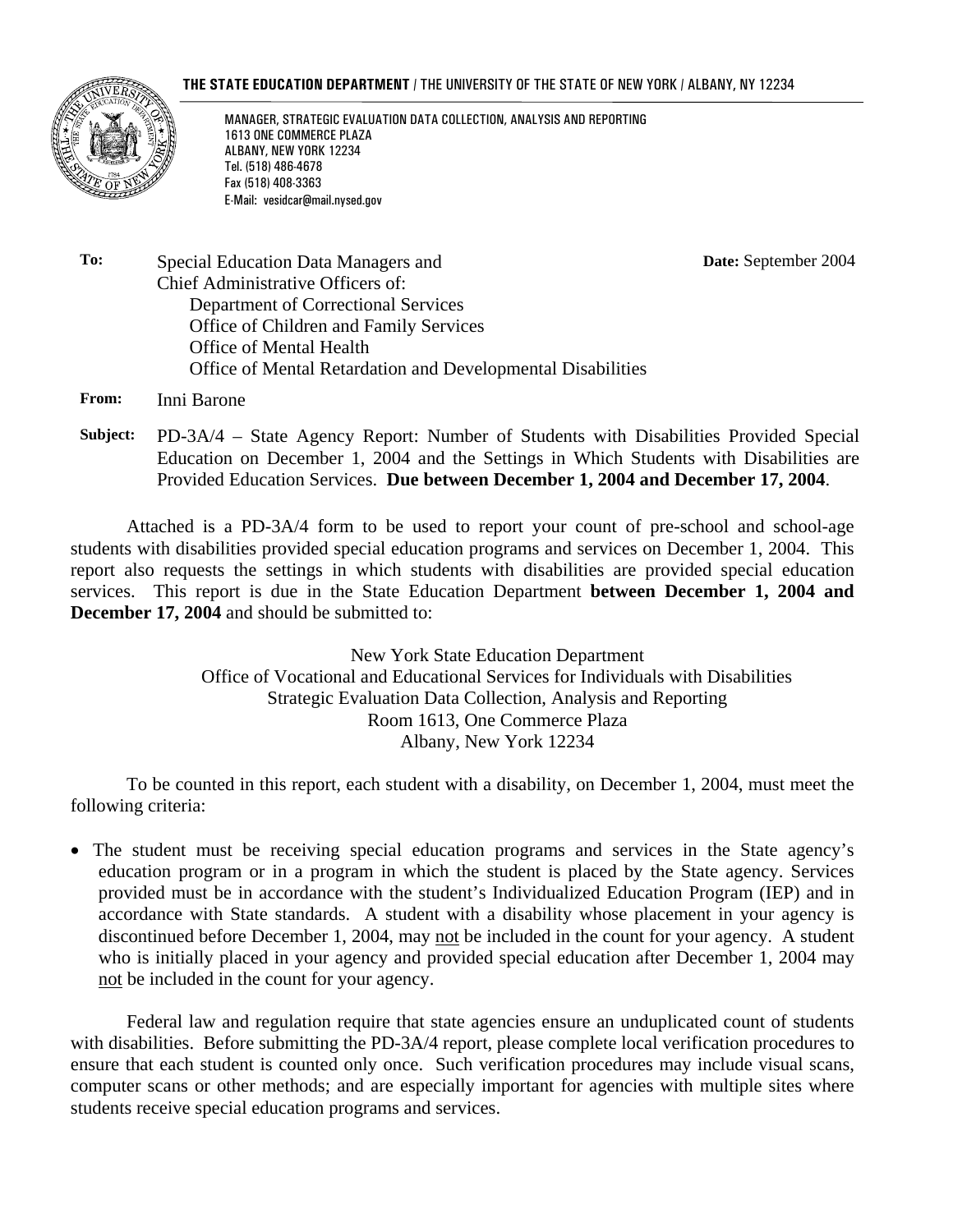The New York State Education Department (SED) will confirm the accuracy of information included in this report as part of the program review process, or as is otherwise indicated. To facilitate such review for your agency, please maintain a list (hard copy or other readily retrievable format) of all students included in this child count until June 30, 2011. Upon completing local verification procedures, if it is determined that one or more counts are incorrect, a revised report (i.e., PD-3A/4 form) must be submitted to SED.

Compared to the PD-3A/4 report for 2003-2004, the PD-3A/4 report for 2004-2005 has been modified in the following ways:

- Section A, Table 1 has been modified to collect information on preschool children with disabilities ages 2-4, not 2-5. All children who are 5 years of age on December 1, 2004 and receive special education services are "school-age" students with disabilities and as such must be reported in Sections B and C, not in Section A.
- Some instructions or explanatory notes are added to provide clarifications.

Please note that the data collected through the PD forms are used in the following reports and activities:

- Annual Performance Report for Special Education
- Pocketbook of Goals and Results for Individuals with Disabilities
- Chapter 655 Report to the Governor and the Legislature on the Status of the State's Schools
- Special Education Quality Assurance Reviews
- School Report Cards
- BOCES Report Cards
- Charter School Report Cards
- Calculations to identify instances of possible race/ethnicity disproportionality
- Other reports required by State or federal statutes
- Summary reports for public information to be placed on the Department's website
- Evaluation of programs and policies

If you have any questions or are in need of assistance in completing this report, please call the Strategic Evaluation Data Collection, Analysis and Reporting (SEDCAR) Unit by using the contact information provided in the letterhead. Thank you.

### Attachment

cc: Rebecca H. Cort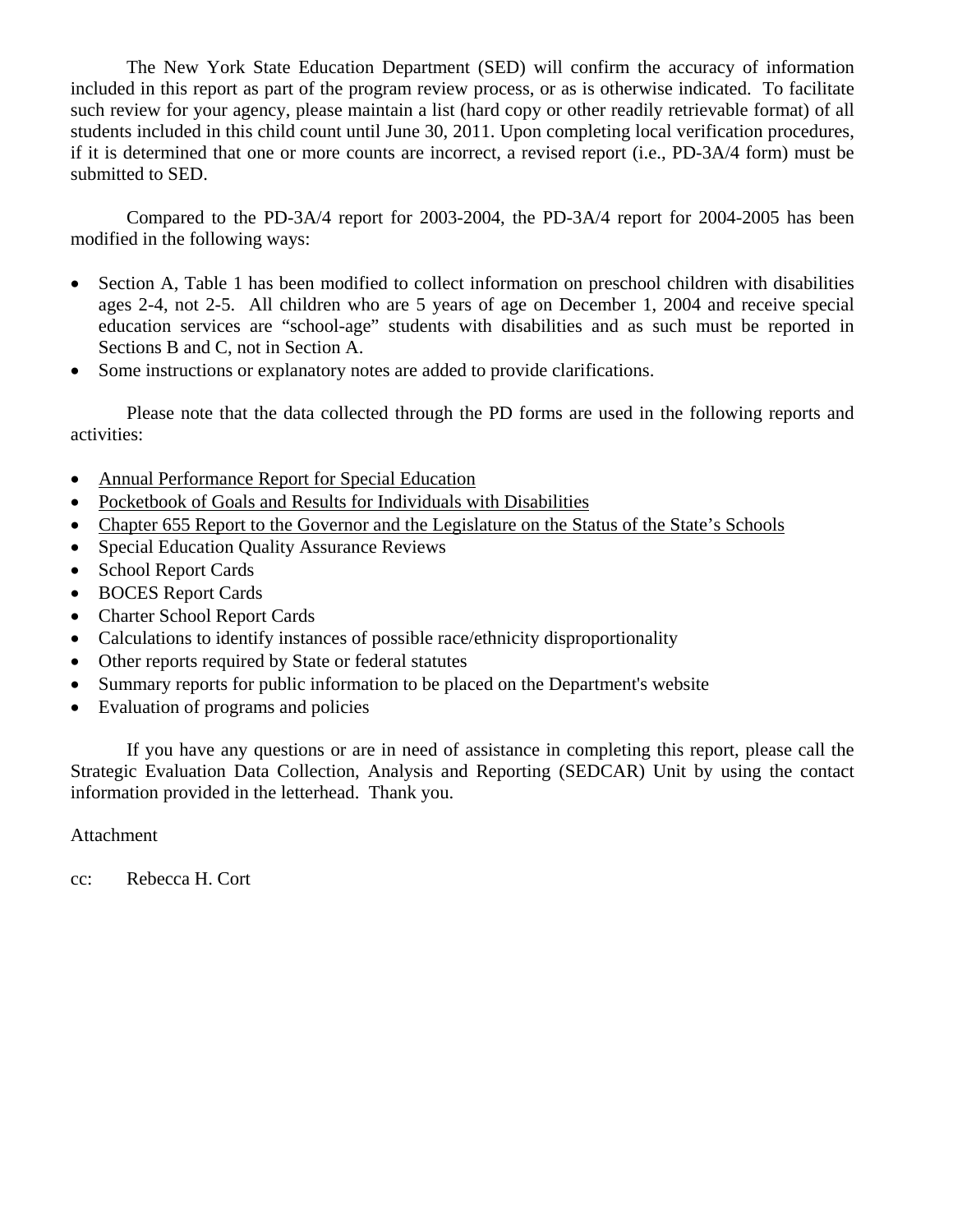#### The University of the State of New York THE STATE EDUCATION DEPARTMENT Office of Vocational and Educational Services for Individuals with Disabilities Strategic Evaluation Data Collection, Analysis and Reporting One Commerce Plaza – Room 1613 Albany, NY 12234-0001

*PD-3A/4-State Agency Report: Number of Students with Disabilities Provided Special Education on December 1, 2004 and the Settings in Which Students with Disabilities are Provided Educational* 

*Services*

| <i><b>Instructions:</b></i> | Return one copy of this report between December 1 and December 17, 2004 to the above<br>1.<br>address. (This report may not be signed or submitted prior to December 1, 2004.)<br>2. Retain one copy (and supporting documentation) in your school for reference and audit<br>purposes. The required retention period ends June 30, 2011.<br>If you have questions about this report, please call (518) 486-4678 or e-mail your questions<br>3.<br>to vesidcar@mail.nysed.gov |
|-----------------------------|-------------------------------------------------------------------------------------------------------------------------------------------------------------------------------------------------------------------------------------------------------------------------------------------------------------------------------------------------------------------------------------------------------------------------------------------------------------------------------|
|                             | <b>School Information</b>                                                                                                                                                                                                                                                                                                                                                                                                                                                     |
|                             | (Enter 12-digit SED Code Below)                                                                                                                                                                                                                                                                                                                                                                                                                                               |
|                             |                                                                                                                                                                                                                                                                                                                                                                                                                                                                               |
| STATE AGENCY NAME           |                                                                                                                                                                                                                                                                                                                                                                                                                                                                               |
| <b>ADDRESSS</b>             |                                                                                                                                                                                                                                                                                                                                                                                                                                                                               |
|                             |                                                                                                                                                                                                                                                                                                                                                                                                                                                                               |
|                             |                                                                                                                                                                                                                                                                                                                                                                                                                                                                               |
|                             | <b>Contact Person Information*</b>                                                                                                                                                                                                                                                                                                                                                                                                                                            |
| <b>NAME</b>                 |                                                                                                                                                                                                                                                                                                                                                                                                                                                                               |
| <b>TITLE</b>                |                                                                                                                                                                                                                                                                                                                                                                                                                                                                               |
| <b>TELEPHONE</b>            | <b>FAX</b>                                                                                                                                                                                                                                                                                                                                                                                                                                                                    |
| <b>E-MAIL ADDRESS</b>       |                                                                                                                                                                                                                                                                                                                                                                                                                                                                               |

\*All correspondence from the address at the top of this page will be directed to the contact person reported in the PD web-based system at http://pd.nysed.gov. You may update the contact person at any time through the PD web-based system located at http://pd.nysed.gov.

*Certification and Assurances* 

I have reviewed the information reported on this form and certify that this is a complete and accurate count of New York State students with disabilities served on December 1, 2004. I further certify that the students reported were served in accordance with their Individualized Education Programs and in accordance with State standards.

|                        |             | <b>Chief Administrative</b><br><b>Officer Must Sign and</b><br>Date on or after |
|------------------------|-------------|---------------------------------------------------------------------------------|
| Original Ink Signature | Date Signed | December 1, 2004.                                                               |

\_\_\_\_\_\_\_\_\_\_\_\_\_\_\_\_\_\_\_\_\_\_\_\_\_\_\_\_\_\_\_\_\_\_\_\_\_\_\_\_\_\_\_\_\_\_\_ Name of Chief Administrative Officer (Please Type or Print)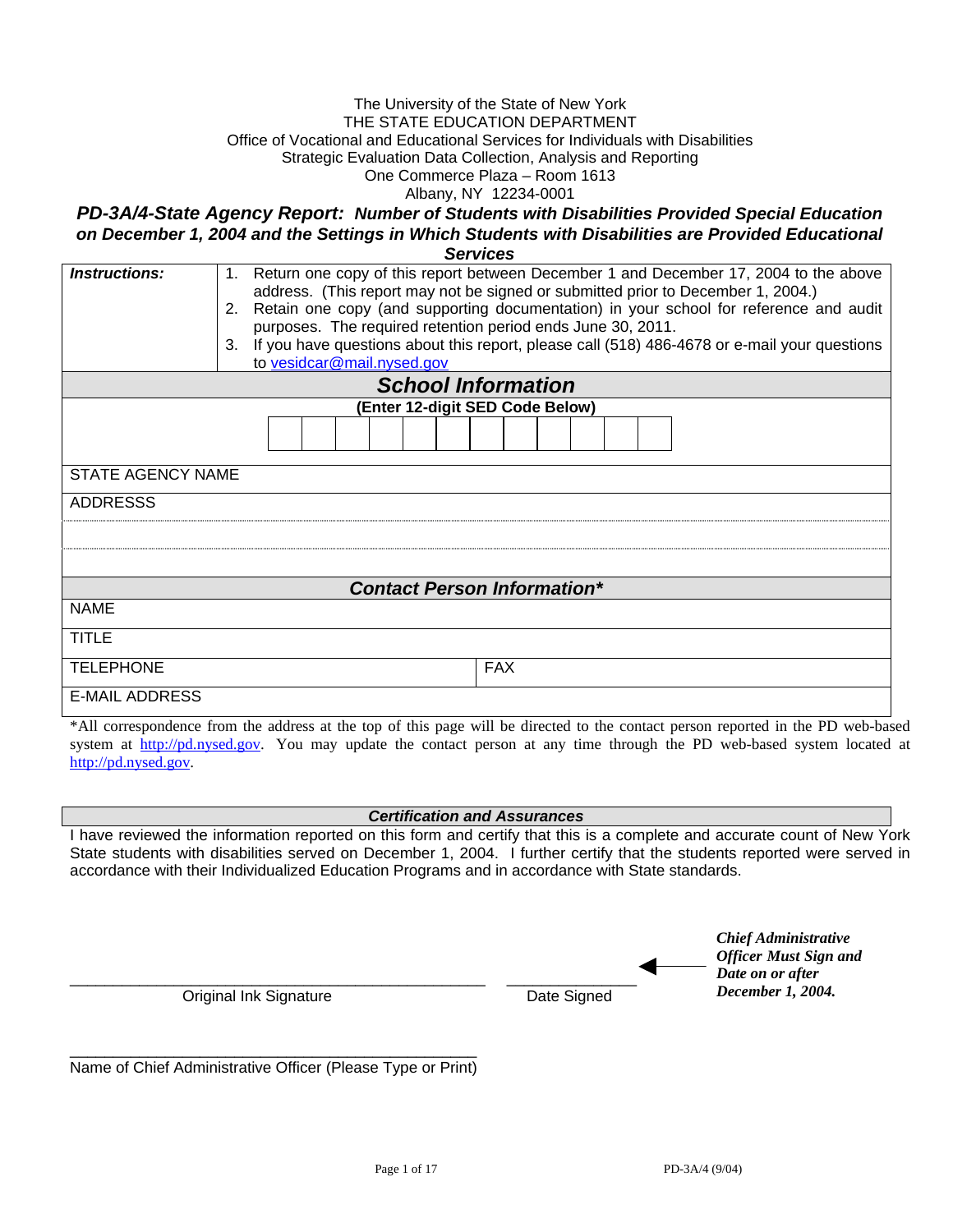# **Instructions and Definitions for Completing the PD-3A/4 Report**

1. Wherever information is requested regarding students' race/ethnicity, please use the following definitions to assist you in determining the most appropriate category for reporting students:

**American Indian/Alaskan Native:** A person having origins in any of the original peoples of North and South America (including Central America) and who maintains tribal affiliation or community attachment.

**Asian or Pacific Islander:** A person having origins in any of the original peoples of the Far East, Southeast Asia, the Indian subcontinent, or the Pacific Islands, including, for example, Cambodia, China, India, Japan, Korea, Malaysia, Pakistan, the Philippine Islands, Thailand, and Vietnam. The Pacific Islands include Hawaii, Guam, and Samoa.

**Black or African American (not Hispanic):** A person having origins in any of the Black racial groups of Africa.

**Hispanic or Latino:** A person of Cuban, Mexican, Puerto Rican, South or Central American, or other Spanish culture or origin, regardless of race.

White (not Hispanic): A person having origins in any of the original peoples of Europe, the Middle East, or North Africa.

- 2. Wherever students are to be reported by age, please report age as of December 1, 2004.
- 3. If specific instructions for some tables are not provided below, they are included with each table of the PD-3A/4 form.

# **Directions and Definitions for Section C, Reports 1-14**

**Section C, Reports 1-14:** There are two tables for each disability category- Table 1 and Table 2. These tables request placement information for all school-aged students with disabilities, ages 4-21, who are the responsibility of your CSE and are provided school-age special education programs and services on December 1, 2004.

Table 1: Report the number of students with disabilities who are educated in regular school buildings and removed from regular classes for "Less than 20%", "21% to 60%", or "More than 60%" of the school day or school week. "Regular school buildings" are buildings for both disabled and non-disabled school-age students. "Regular classes" are classes for both disabled and non-disabled school-age students. Time outside of regular classroom is a measure of the extent of removal from the regular classroom setting, NOT of the total amount of special education services provided. It is the percent of each school day or week that a student receives special education including related services, apart from non-disabled students while within a regular school building. For purposes of these data collection, students in the following settings should be reported in Table 1 (regular school buildings):

- All State agency buildings that are attended by both disabled and non-disabled school-age students.
- Students who attend regular school buildings for at least 50 percent of the school day or school week, even though they may attend programs in separate settings that include only students with disabilities for the rest of the day or week.
- All age appropriate community-based settings that include individuals with and without disabilities, such as vocational sites, in which students with disabilities interact with non-disabled individuals other than non-disabled individuals who are providing services to the students.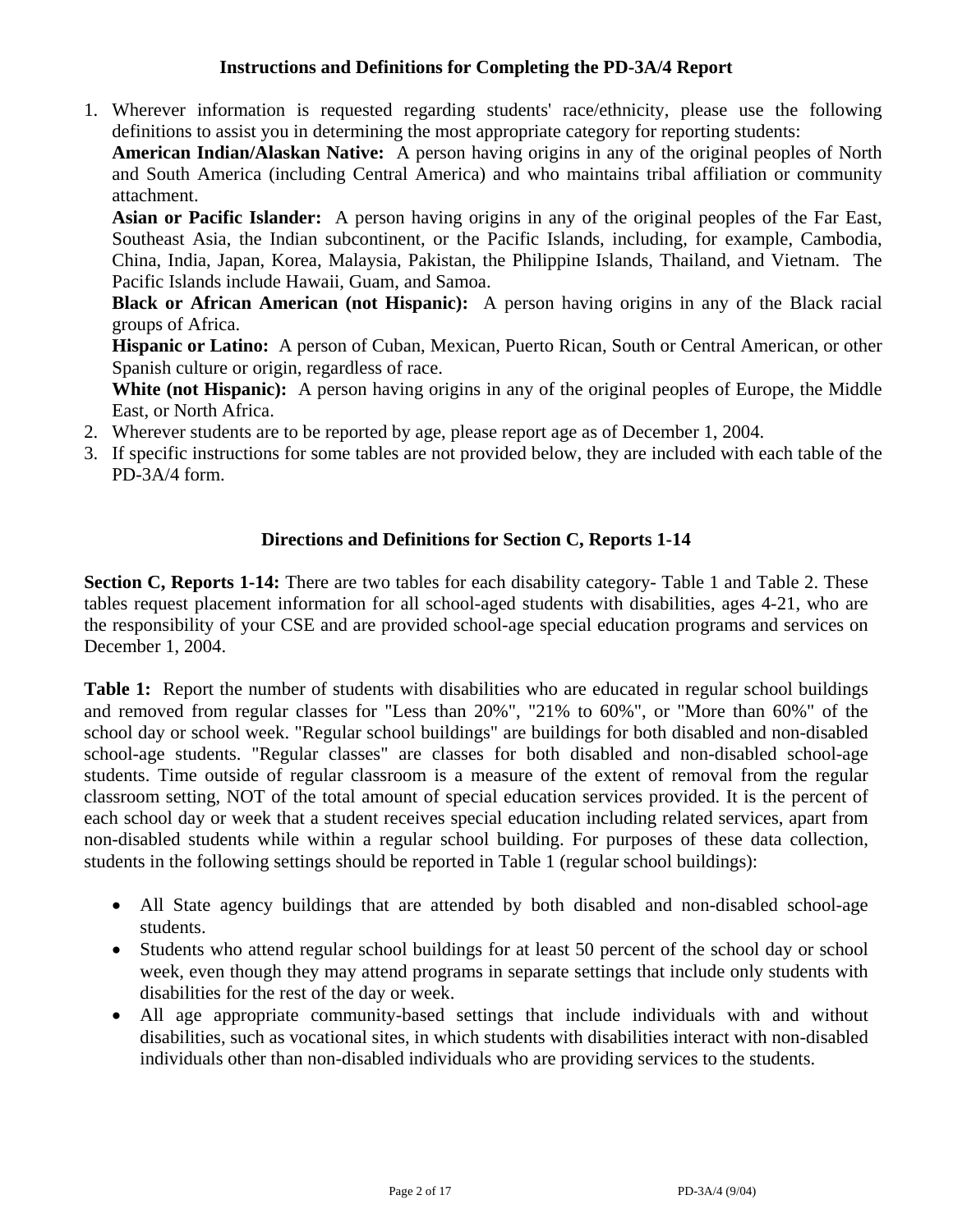In order to determine the percent of time students receive services outside regular classrooms (i.e., in rooms/groupings attended by students with disabilities only), it is important to consider where the service is provided rather than the type of service which is provided. To calculate the percentage of time outside the regular classroom, divide the number of hours the student receives special education and related services outside the regular classroom each day or week by the total number of hours in the school day or school week. Use the length of the entire school day, including all periods and lunch. The following examples are provided for purpose of clarification:

- A student who attends a resource room for one period each day in which special education services are provided to a group of students with disabilities would be counted in Table 1, Line 1 since one period outside of regular classroom would constitute 20 percent or less of the school day.
- A student who is assigned a full-time, one-to-one teacher aide, but who attends regular classrooms for 80 percent or more of the school day should be included in Line 1 of Table 1.
- A student who receives special education services for two hours per day outside of regular classrooms would be reported on Table 1, Line 2. If the two hours of special education services are provided in the regular classroom, the student should be reported in Table 1, Line 1.
- A student whose first period begins at 8:30 a.m. and last period ends at 2:30 p.m. would have a six-hour day or 30-hour week. If the student attended a special class for four 45-minute periods daily and participated in the general education environment for the remainder of the day, that student's "time outside regular classroom" would be 15.0 hours per week or 50 percent of the week. Such a student would be reported in Table 1, Line 2.
- Special education services provided outside the normal school day (e.g., before school or after school) should not be considered time outside the regular classroom, regardless of the type of services or where they are provided. Such students should be counted in Table 1, Line 1.
- Students with disabilities who receive special education programs or services in regular classes that include non-disabled students should be reported in Table 1. This includes regular classrooms in which consultant teachers provide special education programs and services or regular classes in which special class programs are located.

Table 2: Report the number of students with disabilities who are educated in separate educational settings. These are settings that are attended by students with disabilities only. The definition of each separate educational setting follows:

**Special Public Day Schools-** These schools include public school district or BOCES buildings that are attended by students with disabilities only. These schools also include Special Act School Districts if they are attended on a day school basis, and if they include students with disabilities only.

**Special Private Day Schools-** Approved private schools for students with disabilities that are attended by students with disabilities only, on a day basis.

**Public Residential Facility-** A public facility in which students reside and attend an education program affiliated with the agency, in buildings that serve only students with disabilities. If students with disabilities receive educational services in State agency buildings that are attended by both students with and without disabilities, they must be reported in Table 1.

**Private Residential Facility-** A private facility in which students reside, and attend an education program operated by the agency, in buildings that serve only students with disabilities. If students with disabilities receive special education services in buildings that include disabled and non-disabled students, such students are to be reported in Table 1.

**Home**- Use this setting if the State agency's Committee on Special Education has determined that the most appropriate educational placement for the student is in the student's residence (or "home"), and not in a school setting.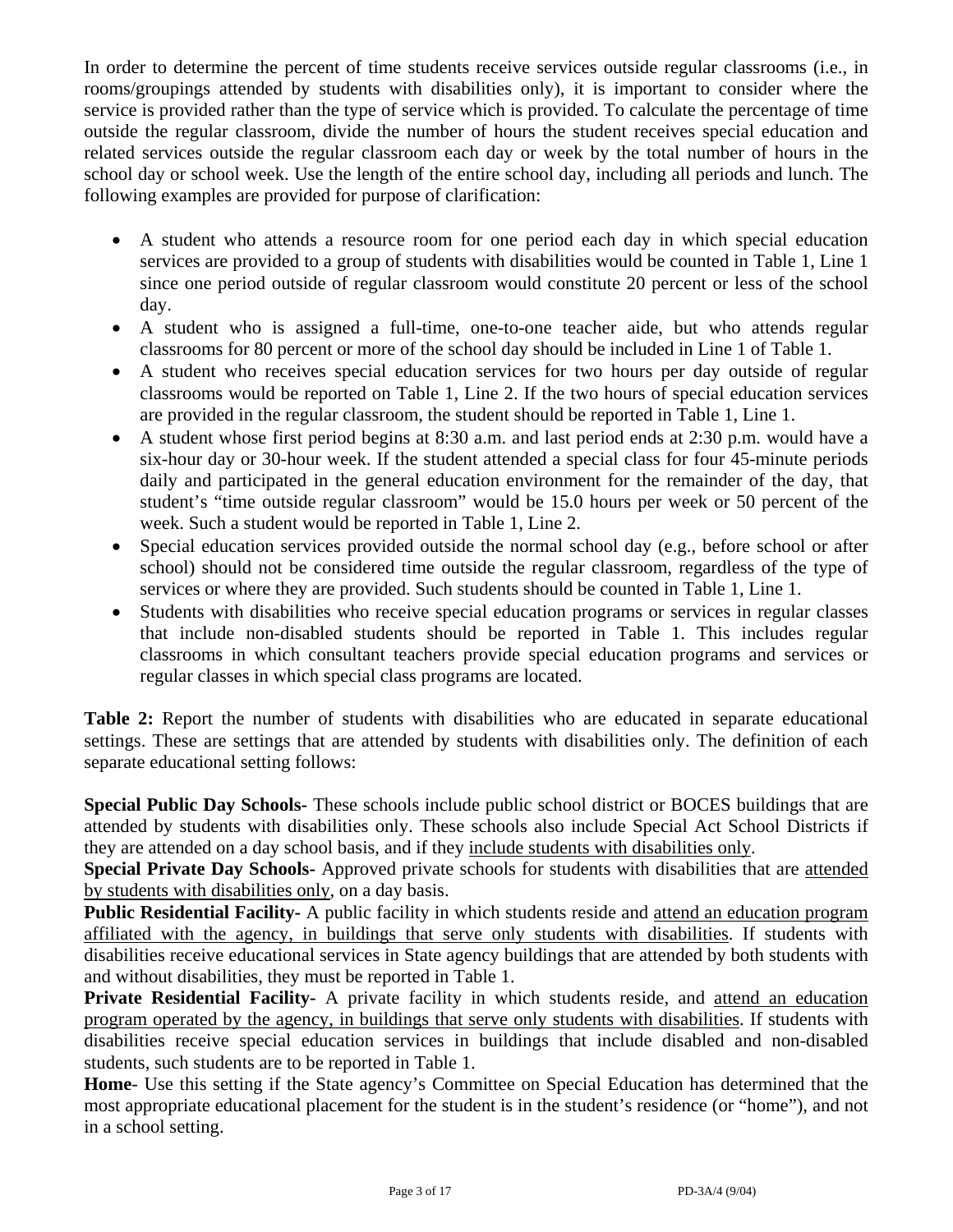**Hospital or Other Non-School-** These are settings in which students with disabilities are provided special education services based on their unique needs.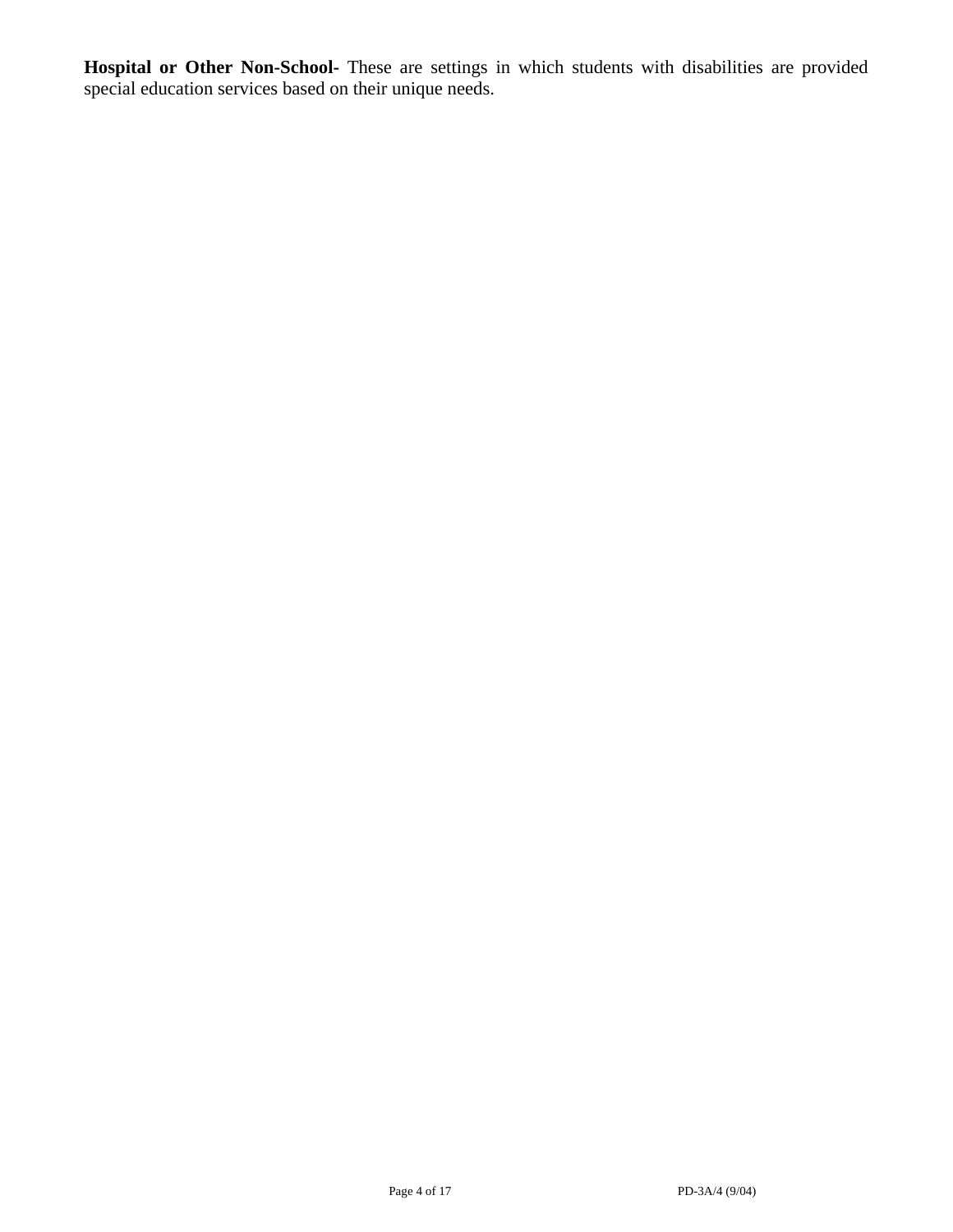Check here if no preschool students with disabilities are provided special education services by your agency on December 1, 2004. If so, skip Section A.

Check here if no school-age students with disabilities are provided special education services by your agency on December 1, 2004. If so, skip Sections B and C.

*If both boxes are checked, your PD-3A/4 report is complete. Please complete page 1 and return the entire form to the address printed on the top of page 1.* 

#### *Section A: Preschool-age Special Education Programs and Services*

**Table 1:** Number of preschool students with disabilities receiving special education programs and services in the State agency's preschool special education program. Preschool students receiving evaluation services only are not to be counted. **Ages 3-4\* Age 2\*\***  If this agency operates an approved preschool special education program, report the count of

students provided preschool special education programs and services on December 1, 2004.

\*Students who are 5 years of age are "school-age" students and must be reported in Sections B and C of this report and not in Section A.

\*\*Students who are 2 years old on December 1, 2004 (who will turn 3 years of age by December 31, 2004) and are receiving preschool special education services should be included in the column for students age 2.

#### *Section B: School-age Special Education Programs and Services*

**Table 1:** *Provide an unduplicated count of all school-age students with disabilities provided special education, on December 1, 2004, by this agency.* 

| Line No. | <b>Report Each Student Only Once</b>                                      | Age 4 to $21^*$ |
|----------|---------------------------------------------------------------------------|-----------------|
|          | Count of school-age students with disabilities provided special education |                 |
|          | services in State agency's education programs or in programs in which     |                 |
|          | students are placed by the State agency.                                  |                 |

\*Only include 4 year old students if they are in your school-age program. Students are eligible to enroll in school-age (kindergarten) programs if they become five years old by December 1 or by a later date established by the school/agency. For example, if a student's birthday is on December 5, 1999, and the school/agency policy for admission to school is "five years of age by December 31", the student could be enrolled in the kindergarten program and be 4 years old on December 1, 2004.

#### *Section B: Testing Accommodations*

**Table 2:** Of the school-age students reported in Section B-Table 1, Line 1, enter the number of students whose individualized education programs (IEPs) include one or more testing accommodations, by the appropriate age interval in Line 1. Students should be reported once, regardless of the number of testing accommodations listed in their IEPs. Also, all students should be reported regardless of whether they will be administered a State assessment during the 2004-2005 school year.

| Line | <b>Description</b>                                                                | <b>Students</b> | <b>Students</b> | <b>Students</b> |
|------|-----------------------------------------------------------------------------------|-----------------|-----------------|-----------------|
| No.  |                                                                                   | Ages $4-12$     | Ages $13 - 15$  | Ages 16-21      |
|      | Total<br>number of students provided<br>anv<br>type(s) of testing accommodations. |                 |                 |                 |

|             | Section B: School-age Students with Disabilities who are also Students with Limited English Proficiency                                                                                                                                                                                                            |                         |       |                                                 |       |       |              |  |  |
|-------------|--------------------------------------------------------------------------------------------------------------------------------------------------------------------------------------------------------------------------------------------------------------------------------------------------------------------|-------------------------|-------|-------------------------------------------------|-------|-------|--------------|--|--|
|             | (Also referred to as English language learners.)                                                                                                                                                                                                                                                                   |                         |       |                                                 |       |       |              |  |  |
|             | Table 3: Of the school-age students with disabilities reported in Section B-Table 1, Line 1, report the subset of<br>such students having limited English proficiency (LEP) in Line 1. Such students should be reported based on LEP<br>designation, regardless of the extent or type(s) of LEP services provided. |                         |       |                                                 |       |       |              |  |  |
| Line<br>No. | <b>Description</b>                                                                                                                                                                                                                                                                                                 | $4 - 5$<br><b>Years</b> | Years | $6 - 11$   12 - 13   14 - 17   18 - 21<br>Years | Years | Years | <b>Total</b> |  |  |
|             | School-age LEP Students with Disabilities                                                                                                                                                                                                                                                                          |                         |       |                                                 |       |       |              |  |  |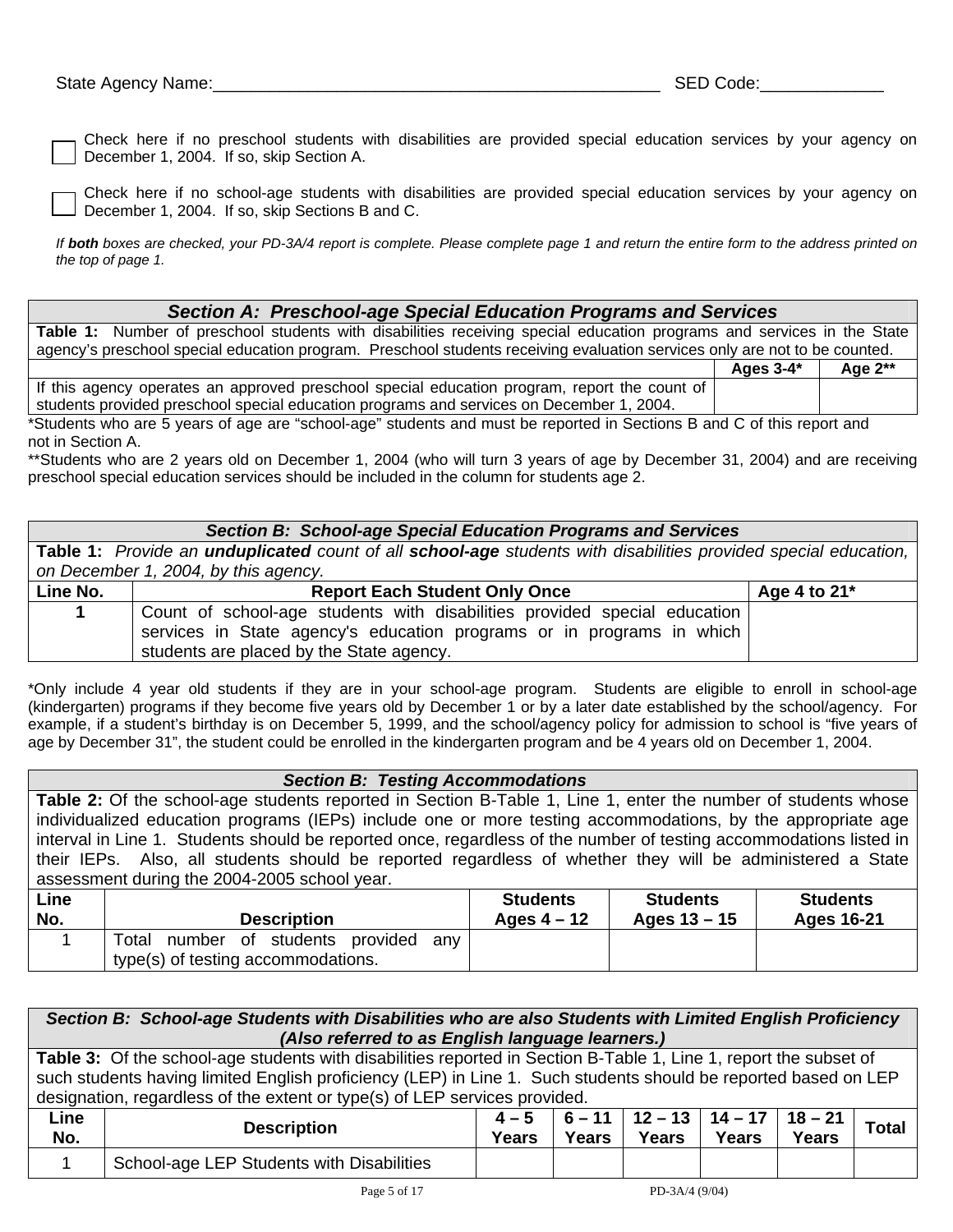#### *Section B: Population and Poverty Counts*

**Table 4: The numbers provided in this table will be used to determine a portion of this agency's federal aid allocation under IDEA, under Sections 611 and 619.** 

Line 1: Provide the total enrollment of all school-age students (disabled and non-disabled) who were provided educational services in kindergarten through grade 12 programs, on December 1, 2004. Do not include individuals who are of school-age but are not enrolled in a special and/or general education program.

Line 2: Of the students reported in Line 1, provide the number of students who were eligible to receive a free or reduced price lunch.

## *Section B: School-age Students with Disabilities by Grade or Age*

**Table 5:** For all students with disabilities reported in Section B, Table 1, Line 1, report the number of students by grade level in Part 1 below. For students with disabilities who are not enrolled in a grade, report them in Part 2 below by age. **Each student with a disability is to be reported in only one Line of either Part 1 or Part 2.** Assignment of students with disabilities should be reported by grade if students attend classes with a particular grade. If students with disabilities attend classes with more than one grade, report them in the grade that they attend for majority of their classes, or the grade with which they identify. Please note the total number of students with disabilities in Line 14 of Part 1 plus the total number of students with disabilities in Line 16 of Part 2 must equal the total number of students with disabilities reported in Section B, Table 1, Line 1.

|                | <b>Grade-Regardless of Age</b> | Part 1 - Number of Students with Disabilities in Each |                |            | Part 2 - Number of Students with Disabilities who are<br>not Assigned to a Grade, by Age as of 12/01/04 |
|----------------|--------------------------------|-------------------------------------------------------|----------------|------------|---------------------------------------------------------------------------------------------------------|
| Line #         | Grade                          | <b>Number of Students with</b><br><b>Disabilities</b> | Line #         | Age        | <b>Number of Students with</b><br><b>Disabilities</b>                                                   |
| $\mathbf 1$    | Kindergarten                   |                                                       | 1              | Age 4      |                                                                                                         |
| $\overline{2}$ | Grade 1                        |                                                       | $\overline{2}$ | Age 5      |                                                                                                         |
| 3              | Grade 2                        |                                                       | 3              | Age 6      |                                                                                                         |
| 4              | Grade 3                        |                                                       | 4              | Age 7      |                                                                                                         |
| 5              | Grade 4                        |                                                       | 5              | Age 8      |                                                                                                         |
| 6              | Grade 5                        |                                                       | 6              | Age 9      |                                                                                                         |
| $\overline{7}$ | Grade 6                        |                                                       | $\overline{7}$ | Age 10     |                                                                                                         |
| 8              | Grade 7                        |                                                       | 8              | Age 11     |                                                                                                         |
| 9              | Grade 8                        |                                                       | 9              | Age 12     |                                                                                                         |
| 10             | Grade 9                        |                                                       | 10             | Age 13     |                                                                                                         |
| 11             | Grade 10                       |                                                       | 11             | Age 14     |                                                                                                         |
| 12             | Grade 11                       |                                                       | 12             | Age 15     |                                                                                                         |
| 13             | Grade 12                       |                                                       | 13             | Age 16     |                                                                                                         |
| 14             | Total                          |                                                       | 14             | Age 17     |                                                                                                         |
|                |                                |                                                       | 15             | Ages 18-21 |                                                                                                         |

16 Total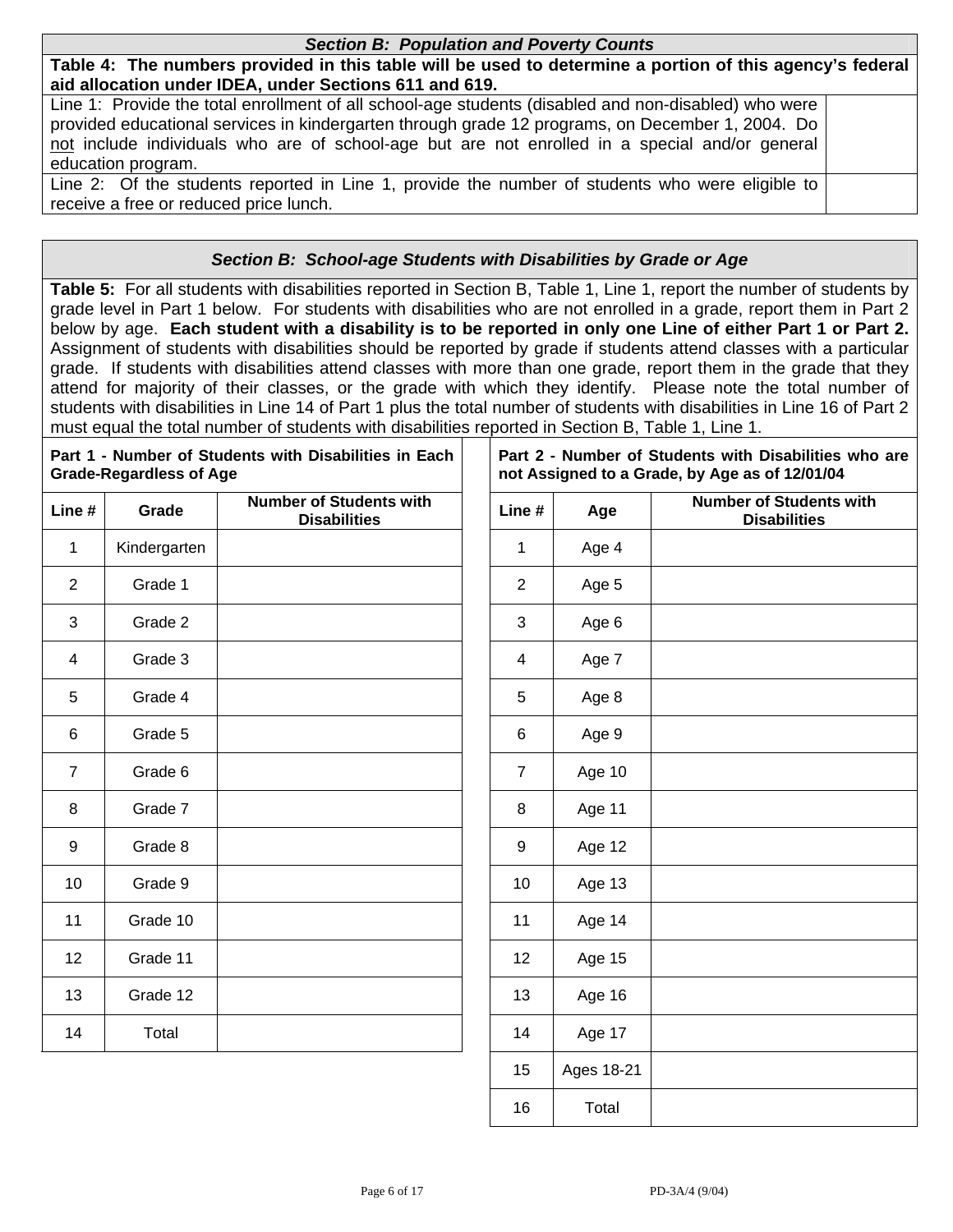**Directions:** Please review directions and definitions for completing reports 1-14 beginning on page 2. The total number of students reported in reports 1-13 and in reports 15 and 16 must be equal to the total number of students reported in Section B, Table 1, Line 1.

#### *Report 1: Report of Students with Autism as of December 1, 2004*

**Table1: In Regular School-Based Programs in buildings attended by disabled and non-disabled students** (Consultant Teacher, Resource Room, Special Class, et. al.)

| Line          |                                       |     |          | <b>Age Group</b> |       |           |              |
|---------------|---------------------------------------|-----|----------|------------------|-------|-----------|--------------|
| <b>Number</b> | <b>Time OUTSIDE Regular Classroom</b> | 4-5 | $6 - 11$ | $12 - 13$        | 14-17 | $18 - 21$ | <b>Total</b> |
| 01            | 20% or less                           |     |          |                  |       |           |              |
| 02            | 21% to 60%                            |     |          |                  |       |           |              |
| 03            | More than 60%                         |     |          |                  |       |           |              |
| 04            | <b>Total</b>                          |     |          |                  |       |           |              |

**Table 2: In Separate Settings** outside of regular school facilities, in buildings that are attended by students with disabilities only. In Line 5, include students who are placed on home instruction by the CSE.

|               |                                     | Α   | в        |                  | D     |           |              |
|---------------|-------------------------------------|-----|----------|------------------|-------|-----------|--------------|
| Line          |                                     |     |          | <b>Age Group</b> |       |           |              |
| <b>Number</b> | <b>Type of Setting</b>              | 4-5 | $6 - 11$ | $12 - 13$        | 14-17 | $18 - 21$ | <b>Total</b> |
| 01            | Special Public Day School           |     |          |                  |       |           |              |
| 02            | Special Private Day School          |     |          |                  |       |           |              |
| 03            | <b>Public Residential Facility</b>  |     |          |                  |       |           |              |
| 04            | <b>Private Residential Facility</b> |     |          |                  |       |           |              |
| 05            | Home                                |     |          |                  |       |           |              |
| 06            | Hospital or Other Non-school        |     |          |                  |       |           |              |
| 07            | <b>Total</b>                        |     |          |                  |       |           |              |

# *Report 2: Report of Students with Emotional Disturbance as of December 1, 2004*

**Table 1: In Regular School-Based Programs in buildings attended by disabled and non-disabled students** (Consultant Teacher, Resource Room, Special Class, et. al.)

| Line          |                                       |     |          | <b>Age Group</b> |       |           |              |
|---------------|---------------------------------------|-----|----------|------------------|-------|-----------|--------------|
| <b>Number</b> | <b>Time OUTSIDE Regular Classroom</b> | 4-5 | $6 - 11$ | $12 - 13$        | 14-17 | $18 - 21$ | <b>Total</b> |
| 01            | 20% or less                           |     |          |                  |       |           |              |
| 02            | 21% to 60%                            |     |          |                  |       |           |              |
| 03            | More than 60%                         |     |          |                  |       |           |              |
| 04            | Total                                 |     |          |                  |       |           |              |

|               |                                     | A   | в        |                  | D     | Е         |              |
|---------------|-------------------------------------|-----|----------|------------------|-------|-----------|--------------|
| Line          |                                     |     |          | <b>Age Group</b> |       |           |              |
| <b>Number</b> | <b>Type of Setting</b>              | 4-5 | $6 - 11$ | $12 - 13$        | 14-17 | $18 - 21$ | <b>Total</b> |
| 01            | Special Public Day School           |     |          |                  |       |           |              |
| 02            | Special Private Day School          |     |          |                  |       |           |              |
| 03            | <b>Public Residential Facility</b>  |     |          |                  |       |           |              |
| 04            | <b>Private Residential Facility</b> |     |          |                  |       |           |              |
| 05            | Home                                |     |          |                  |       |           |              |
| 06            | Hospital or Other Non-school        |     |          |                  |       |           |              |
| 07            | <b>Total</b>                        |     |          |                  |       |           |              |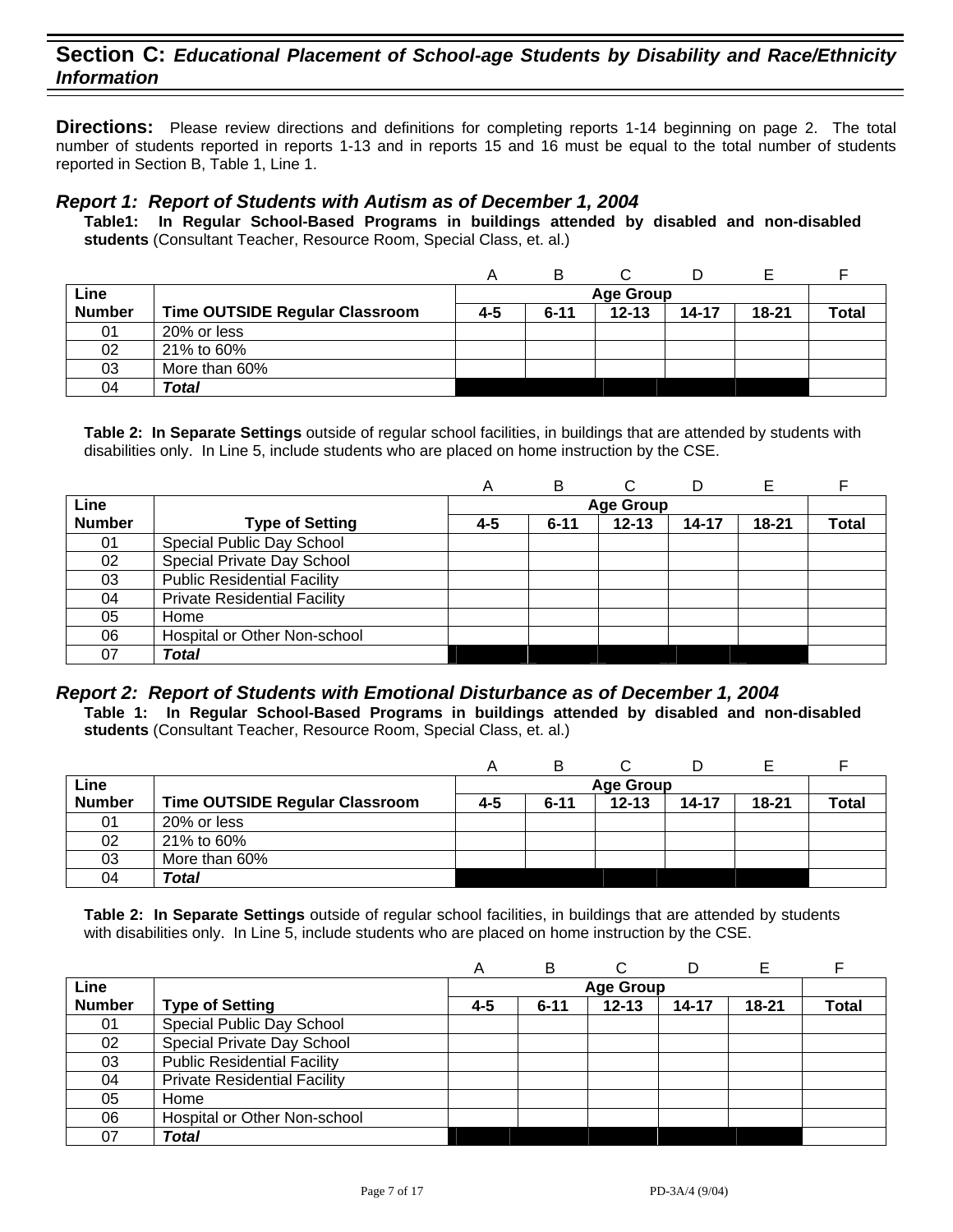## *Report 3: Report of Students with Learning Disabilities as of December 1, 2004*

**Table 1: In Regular School-Based Programs in buildings attended by disabled and non-disabled students** (Consultant Teacher, Resource Room, Special Class, et. al.)

|               |                                | Α   | в        |                  |       |       |              |
|---------------|--------------------------------|-----|----------|------------------|-------|-------|--------------|
| Line          |                                |     |          | <b>Age Group</b> |       |       |              |
| <b>Number</b> | Time OUTSIDE Regular Classroom | 4-5 | $6 - 11$ | $12 - 13$        | 14-17 | 18-21 | <b>Total</b> |
| 01            | 20% or less                    |     |          |                  |       |       |              |
| 02            | 21% to 60%                     |     |          |                  |       |       |              |
| 03            | More than 60%                  |     |          |                  |       |       |              |
| 04            | Total                          |     |          |                  |       |       |              |

**Table 2: In Separate Settings** outside of regular school facilities, in buildings that are attended by students with disabilities only. In Line 5, include students who are placed on home instruction by the CSE.

|               |                                     | Α   | B        |                  |       |           |              |
|---------------|-------------------------------------|-----|----------|------------------|-------|-----------|--------------|
| Line          |                                     |     |          | <b>Age Group</b> |       |           |              |
| <b>Number</b> | <b>Type of Setting</b>              | 4-5 | $6 - 11$ | $12 - 13$        | 14-17 | $18 - 21$ | <b>Total</b> |
| 01            | Special Public Day School           |     |          |                  |       |           |              |
| 02            | Special Private Day School          |     |          |                  |       |           |              |
| 03            | <b>Public Residential Facility</b>  |     |          |                  |       |           |              |
| 04            | <b>Private Residential Facility</b> |     |          |                  |       |           |              |
| 05            | Home                                |     |          |                  |       |           |              |
| 06            | Hospital or Other Non-school        |     |          |                  |       |           |              |
| 07            | Total                               |     |          |                  |       |           |              |

### *Report 4: Report of Students with Mental Retardation as of December 1, 2004*

**Table 1: In Regular School-Based Programs in buildings attended by disabled and non-disabled students** (Consultant Teacher, Resource Room, Special Class, et. al.)

|               |                                | Α   | B                |           |       |           |       |  |  |
|---------------|--------------------------------|-----|------------------|-----------|-------|-----------|-------|--|--|
| Line          |                                |     | <b>Age Group</b> |           |       |           |       |  |  |
| <b>Number</b> | Time OUTSIDE Regular Classroom | 4-5 | $6 - 11$         | $12 - 13$ | 14-17 | $18 - 21$ | Total |  |  |
| 01            | 20% or less                    |     |                  |           |       |           |       |  |  |
| 02            | 21% to 60%                     |     |                  |           |       |           |       |  |  |
| 03            | More than 60%                  |     |                  |           |       |           |       |  |  |
| 04            | Total                          |     |                  |           |       |           |       |  |  |

|               |                                     | А       | в        | C                |           |           |       |
|---------------|-------------------------------------|---------|----------|------------------|-----------|-----------|-------|
| Line          |                                     |         |          | <b>Age Group</b> |           |           |       |
| <b>Number</b> | <b>Type of Setting</b>              | $4 - 5$ | $6 - 11$ | $12 - 13$        | $14 - 17$ | $18 - 21$ | Total |
| 01            | Special Public Day School           |         |          |                  |           |           |       |
| 02            | Special Private Day School          |         |          |                  |           |           |       |
| 03            | <b>Public Residential Facility</b>  |         |          |                  |           |           |       |
| 04            | <b>Private Residential Facility</b> |         |          |                  |           |           |       |
| 05            | Home                                |         |          |                  |           |           |       |
| 06            | Hospital or Other Non-school        |         |          |                  |           |           |       |
| 07            | Total                               |         |          |                  |           |           |       |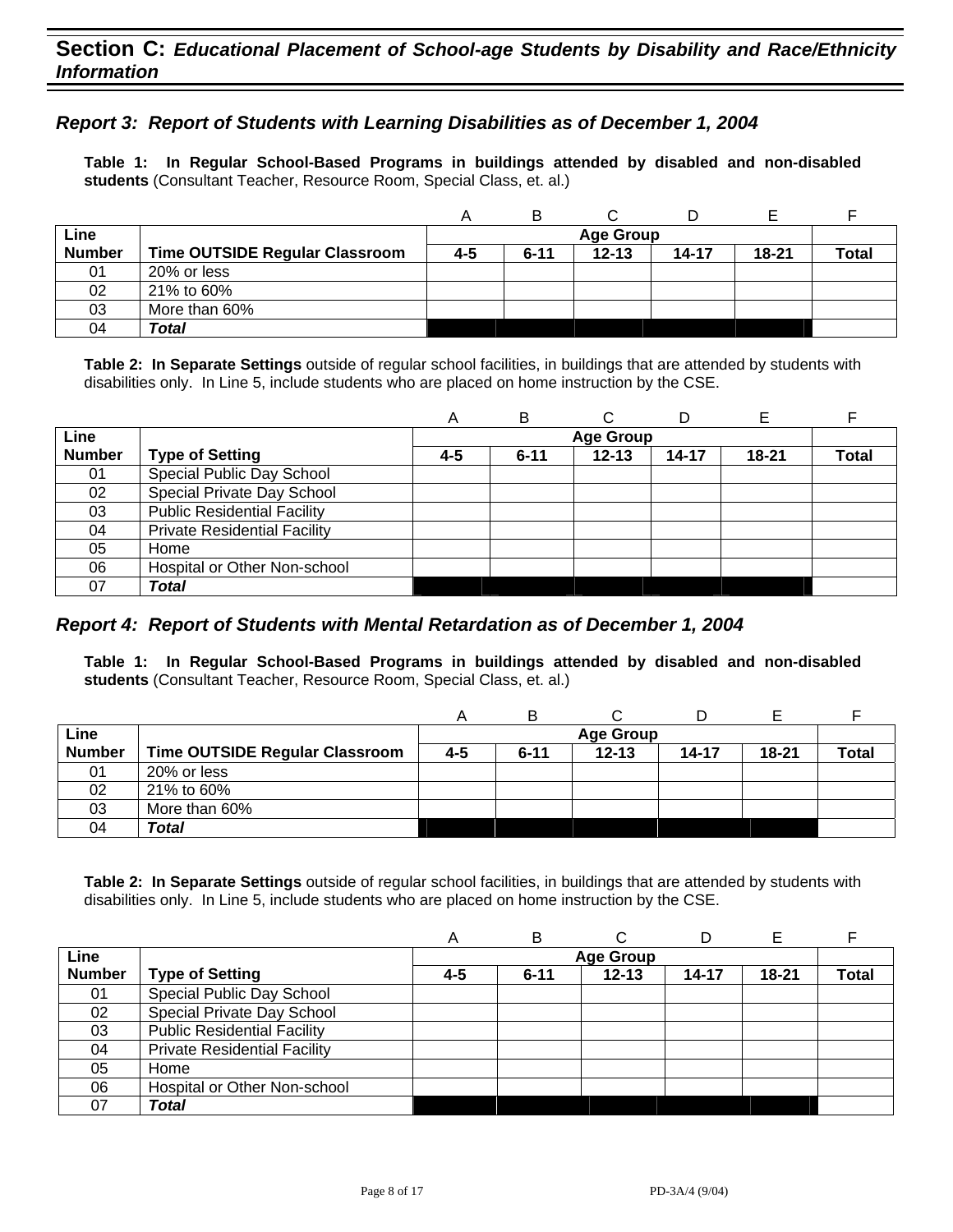# *Report 5: Report of Students with Deafness as of December 1, 2004*

**Table 1: In Regular School-Based Programs in buildings attended by disabled and non-disabled students** (Consultant Teacher, Resource Room, Special Class, et. al.)

|               |                                       | Α       |                  |           |           |           |       |  |  |
|---------------|---------------------------------------|---------|------------------|-----------|-----------|-----------|-------|--|--|
| Line          |                                       |         | <b>Age Group</b> |           |           |           |       |  |  |
| <b>Number</b> | <b>Time OUTSIDE Regular Classroom</b> | $4 - 5$ | $6 - 11$         | $12 - 13$ | $14 - 17$ | $18 - 21$ | Total |  |  |
| 01            | 20% or less                           |         |                  |           |           |           |       |  |  |
| 02            | 21% to 60%                            |         |                  |           |           |           |       |  |  |
| 03            | More than 60%                         |         |                  |           |           |           |       |  |  |
| 04            | Total                                 |         |                  |           |           |           |       |  |  |

**Table 2: In Separate Settings** outside of regular school facilities, in buildings that are attended by students with disabilities only. In Line 5, include students who are placed on home instruction by the CSE.

|               |                                     | Α   | в        |                  |       |           |       |
|---------------|-------------------------------------|-----|----------|------------------|-------|-----------|-------|
| Line          |                                     |     |          | <b>Age Group</b> |       |           |       |
| <b>Number</b> | <b>Type of Setting</b>              | 4-5 | $6 - 11$ | $12 - 13$        | 14-17 | $18 - 21$ | Total |
| 01            | Special Public Day School           |     |          |                  |       |           |       |
| 02            | Special Private Day School          |     |          |                  |       |           |       |
| 03            | <b>Public Residential Facility</b>  |     |          |                  |       |           |       |
| 04            | <b>Private Residential Facility</b> |     |          |                  |       |           |       |
| 05            | Home                                |     |          |                  |       |           |       |
| 06            | Hospital or Other Non-school        |     |          |                  |       |           |       |
| 07            | <b>Total</b>                        |     |          |                  |       |           |       |

### *Report 6: Report of Students with Hearing Impairments as of December 1, 2004*

**Table 1: In Regular School-Based Programs in buildings attended by disabled and non-disabled students** (Consultant Teacher, Resource Room, Special Class, et. al.)

| Line          |                                |         |          | <b>Age Group</b> |       |       |              |
|---------------|--------------------------------|---------|----------|------------------|-------|-------|--------------|
| <b>Number</b> | Time OUTSIDE Regular Classroom | $4 - 5$ | $6 - 11$ | $12 - 13$        | 14-17 | 18-21 | <b>Total</b> |
| 01            | 20% or less                    |         |          |                  |       |       |              |
| 02            | 21% to 60%                     |         |          |                  |       |       |              |
| 03            | More than 60%                  |         |          |                  |       |       |              |
| 04            | Total                          |         |          |                  |       |       |              |

|               |                                     |     | B        |                  |       |           |              |
|---------------|-------------------------------------|-----|----------|------------------|-------|-----------|--------------|
| <b>Line</b>   |                                     |     |          | <b>Age Group</b> |       |           |              |
| <b>Number</b> | <b>Type of Setting</b>              | 4-5 | $6 - 11$ | $12 - 13$        | 14-17 | $18 - 21$ | <b>Total</b> |
| 01            | Special Public Day School           |     |          |                  |       |           |              |
| 02            | Special Private Day School          |     |          |                  |       |           |              |
| 03            | <b>Public Residential Facility</b>  |     |          |                  |       |           |              |
| 04            | <b>Private Residential Facility</b> |     |          |                  |       |           |              |
| 05            | Home                                |     |          |                  |       |           |              |
| 06            | Hospital or Other Non-school        |     |          |                  |       |           |              |
| 07            | Total                               |     |          |                  |       |           |              |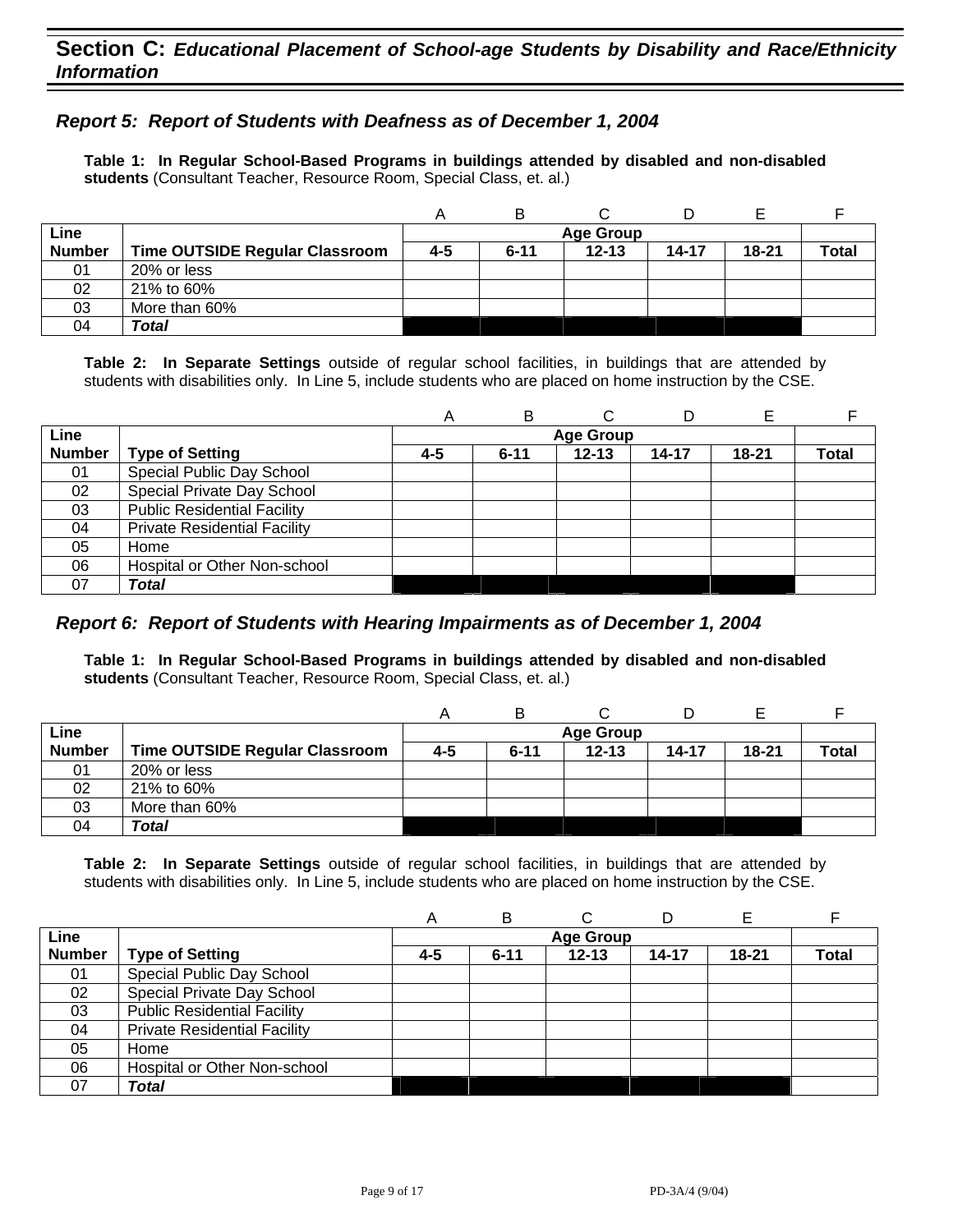# *Report 7: Report of Students with Speech or Language Impairments as of December 1, 2004*

**Table 1: In Regular School-Based Programs in buildings attended by disabled and non-disabled students** (Consultant Teacher, Resource Room, Special Class, et. al.)

|               |                                |     | в        |                  |           |           |              |
|---------------|--------------------------------|-----|----------|------------------|-----------|-----------|--------------|
| Line          |                                |     |          | <b>Age Group</b> |           |           |              |
| <b>Number</b> | Time OUTSIDE Regular Classroom | 4-5 | $6 - 11$ | $12 - 13$        | $14 - 17$ | $18 - 21$ | <b>Total</b> |
| 01            | 20% or less                    |     |          |                  |           |           |              |
| 02            | 21% to 60%                     |     |          |                  |           |           |              |
| 03            | More than 60%                  |     |          |                  |           |           |              |
| 04            | Total                          |     |          |                  |           |           |              |

**Table 2: In Separate Settings** outside of regular school facilities, in buildings that are attended by students with disabilities only. In Line 5, include students who are placed on home instruction by the CSE.

|               |                                     | Α   | в        | С                | D     |           |              |
|---------------|-------------------------------------|-----|----------|------------------|-------|-----------|--------------|
| Line          |                                     |     |          | <b>Age Group</b> |       |           |              |
| <b>Number</b> | <b>Type of Setting</b>              | 4-5 | $6 - 11$ | $12 - 13$        | 14-17 | $18 - 21$ | <b>Total</b> |
| 01            | Special Public Day School           |     |          |                  |       |           |              |
| 02            | Special Private Day School          |     |          |                  |       |           |              |
| 03            | <b>Public Residential Facility</b>  |     |          |                  |       |           |              |
| 04            | <b>Private Residential Facility</b> |     |          |                  |       |           |              |
| 05            | Home                                |     |          |                  |       |           |              |
| 06            | Hospital or Other Non-school        |     |          |                  |       |           |              |
| 07            | Total                               |     |          |                  |       |           |              |

### *Report 8: Report of Students with Visual Impairments (including Blindness) as of December 1, 2004*

**Table 1: In Regular School-Based Programs in buildings attended by disabled and non-disabled students** (Consultant Teacher, Resource Room, Special Class, et. al.)

|               |                                       |     | в        |                  |           |           |              |
|---------------|---------------------------------------|-----|----------|------------------|-----------|-----------|--------------|
| Line          |                                       |     |          | <b>Age Group</b> |           |           |              |
| <b>Number</b> | <b>Time OUTSIDE Regular Classroom</b> | 4-5 | $6 - 11$ | $12 - 13$        | $14 - 17$ | $18 - 21$ | <b>Total</b> |
| 01            | 20% or less                           |     |          |                  |           |           |              |
| 02            | 21% to 60%                            |     |          |                  |           |           |              |
| 03            | More than 60%                         |     |          |                  |           |           |              |
| 04            | Total                                 |     |          |                  |           |           |              |

|               |                                     | Α   | в        |                  |           |           |       |
|---------------|-------------------------------------|-----|----------|------------------|-----------|-----------|-------|
| Line          |                                     |     |          | <b>Age Group</b> |           |           |       |
| <b>Number</b> | <b>Type of Setting</b>              | 4-5 | $6 - 11$ | $12 - 13$        | $14 - 17$ | $18 - 21$ | Total |
| 01            | Special Public Day School           |     |          |                  |           |           |       |
| 02            | Special Private Day School          |     |          |                  |           |           |       |
| 03            | <b>Public Residential Facility</b>  |     |          |                  |           |           |       |
| 04            | <b>Private Residential Facility</b> |     |          |                  |           |           |       |
| 05            | Home                                |     |          |                  |           |           |       |
| 06            | Hospital or Other Non-school        |     |          |                  |           |           |       |
| 07            | Total                               |     |          |                  |           |           |       |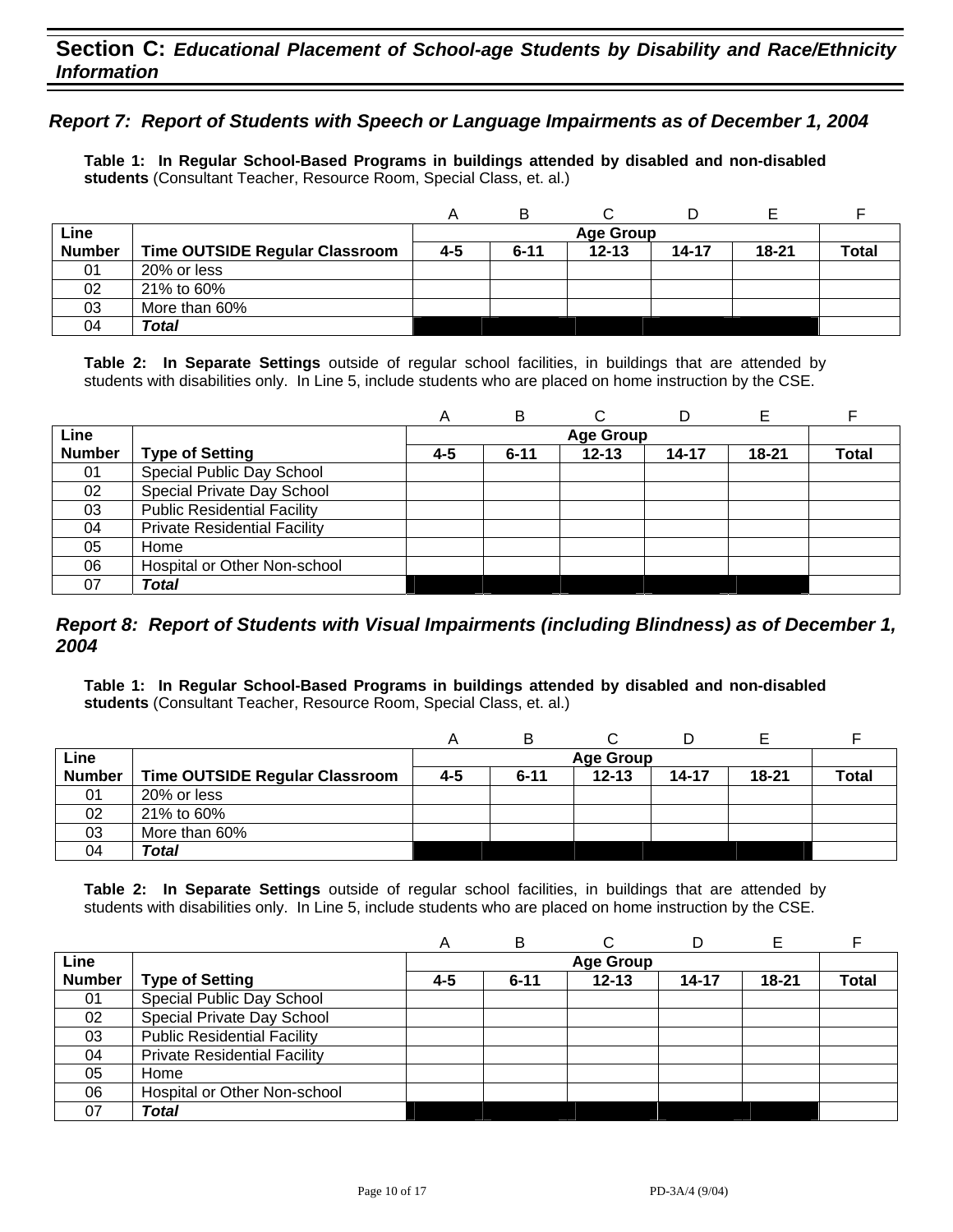# *Report 9: Report of Students with Orthopedic Impairments as of December 1, 2004*

**Table 1: In Regular School-Based Programs in buildings attended by disabled and non-disabled students** (Consultant Teacher, Resource Room, Special Class, et. al.)

|               |                                       |     | в        |                  |       |           |              |
|---------------|---------------------------------------|-----|----------|------------------|-------|-----------|--------------|
| Line          |                                       |     |          | <b>Age Group</b> |       |           |              |
| <b>Number</b> | <b>Time OUTSIDE Regular Classroom</b> | 4-5 | $6 - 11$ | $12 - 13$        | 14-17 | $18 - 21$ | <b>Total</b> |
| 01            | 20% or less                           |     |          |                  |       |           |              |
| 02            | 21% to 60%                            |     |          |                  |       |           |              |
| 03            | More than 60%                         |     |          |                  |       |           |              |
| 04            | Total                                 |     |          |                  |       |           |              |

**Table 2: In Separate Settings** outside of regular school facilities, in buildings that are attended by students with disabilities only. In Line 5, include students who are placed on home instruction by the CSE.

|               |                                     | A   | в        | C                | D     |       |              |
|---------------|-------------------------------------|-----|----------|------------------|-------|-------|--------------|
| Line          |                                     |     |          | <b>Age Group</b> |       |       |              |
| <b>Number</b> | <b>Type of Setting</b>              | 4-5 | $6 - 11$ | $12 - 13$        | 14-17 | 18-21 | <b>Total</b> |
| 01            | Special Public Day School           |     |          |                  |       |       |              |
| 02            | Special Private Day School          |     |          |                  |       |       |              |
| 03            | <b>Public Residential Facility</b>  |     |          |                  |       |       |              |
| 04            | <b>Private Residential Facility</b> |     |          |                  |       |       |              |
| 05            | Home                                |     |          |                  |       |       |              |
| 06            | Hospital or Other Non-school        |     |          |                  |       |       |              |
| 07            | Total                               |     |          |                  |       |       |              |

### *Report 10: Report of Students with Other Health Impairments as of December 1, 2004*

**Table 1: In Regular School-Based Programs in buildings attended by disabled and non-disabled students** (Consultant Teacher, Resource Room, Special Class, et. al.)

|               |                                |     | в        |                  |           |           |              |
|---------------|--------------------------------|-----|----------|------------------|-----------|-----------|--------------|
| Line          |                                |     |          | <b>Age Group</b> |           |           |              |
| <b>Number</b> | Time OUTSIDE Regular Classroom | 4-5 | $6 - 11$ | $12 - 13$        | $14 - 17$ | $18 - 21$ | <b>Total</b> |
| 01            | 20% or less                    |     |          |                  |           |           |              |
| 02            | 21% to 60%                     |     |          |                  |           |           |              |
| 03            | More than 60%                  |     |          |                  |           |           |              |
| 04            | Total                          |     |          |                  |           |           |              |

|               |                                     | Α   | в        |                  |           |           |              |
|---------------|-------------------------------------|-----|----------|------------------|-----------|-----------|--------------|
| Line          |                                     |     |          | <b>Age Group</b> |           |           |              |
| <b>Number</b> | <b>Type of Setting</b>              | 4-5 | $6 - 11$ | $12 - 13$        | $14 - 17$ | $18 - 21$ | <b>Total</b> |
| 01            | Special Public Day School           |     |          |                  |           |           |              |
| 02            | Special Private Day School          |     |          |                  |           |           |              |
| 03            | <b>Public Residential Facility</b>  |     |          |                  |           |           |              |
| 04            | <b>Private Residential Facility</b> |     |          |                  |           |           |              |
| 05            | Home                                |     |          |                  |           |           |              |
| 06            | Hospital or Other Non-school        |     |          |                  |           |           |              |
| 07            | <b>Total</b>                        |     |          |                  |           |           |              |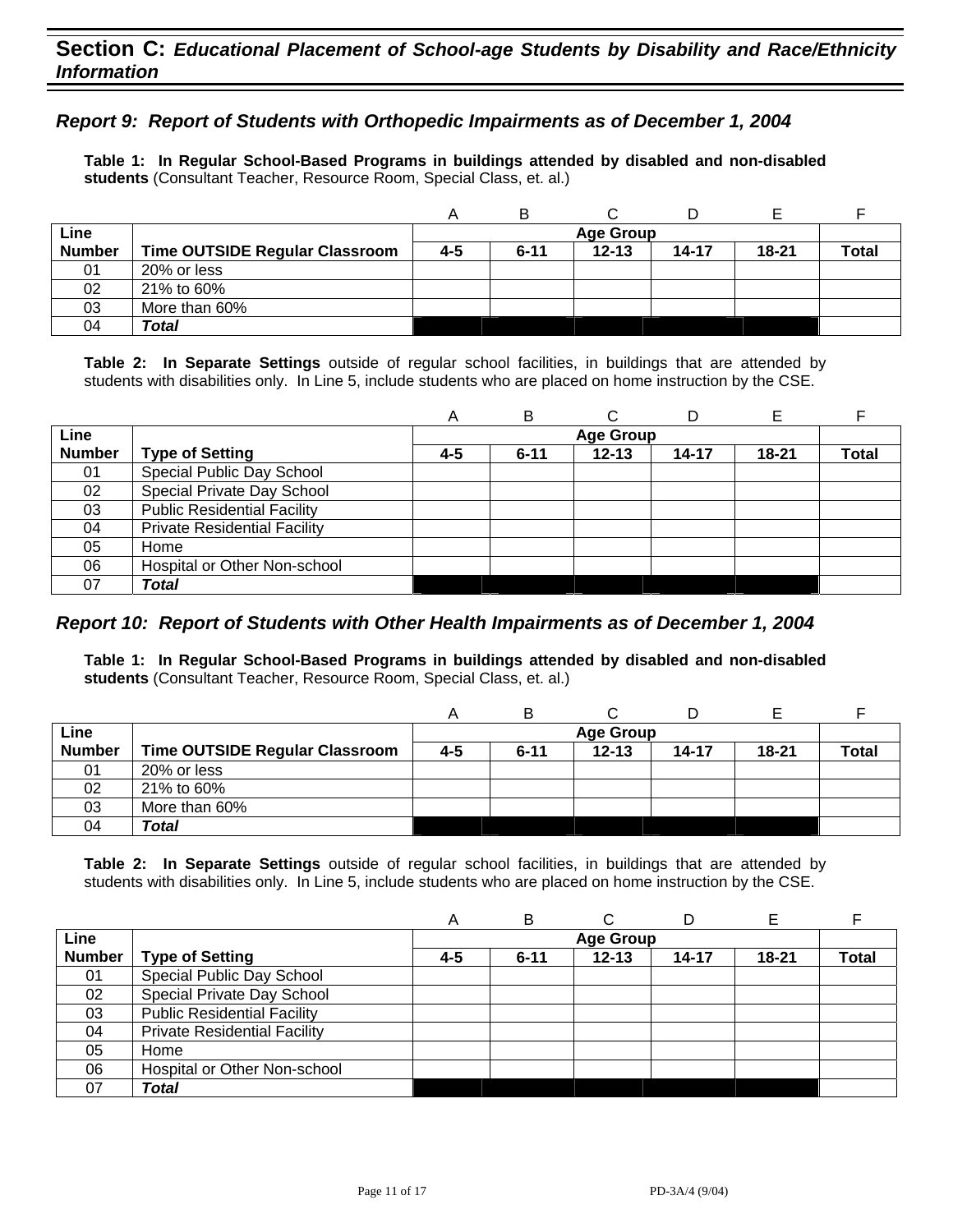# *Report 11: Report of Students with Multiple Disabilities as of December 1, 2004*

**Table 1: In Regular School-Based Programs in buildings attended by disabled and non-disabled students** (Consultant Teacher, Resource Room, Special Class, et. al.)

|               |                                |     | B        |                  |           |       |              |
|---------------|--------------------------------|-----|----------|------------------|-----------|-------|--------------|
| Line          |                                |     |          | <b>Age Group</b> |           |       |              |
| <b>Number</b> | Time OUTSIDE Regular Classroom | 4-5 | $6 - 11$ | $12 - 13$        | $14 - 17$ | 18-21 | <b>Total</b> |
| 01            | 20% or less                    |     |          |                  |           |       |              |
| 02            | 21% to 60%                     |     |          |                  |           |       |              |
| 03            | More than 60%                  |     |          |                  |           |       |              |
| 04            | Total                          |     |          |                  |           |       |              |

**Table 2: In Separate Settings** outside of regular school facilities, in buildings that are attended by students with disabilities only. In Line 5, include students who are placed on home instruction by the CSE.

|               |                                     | A   | B        |                  | D         |           |              |
|---------------|-------------------------------------|-----|----------|------------------|-----------|-----------|--------------|
| Line          |                                     |     |          | <b>Age Group</b> |           |           |              |
| <b>Number</b> | <b>Type of Setting</b>              | 4-5 | $6 - 11$ | $12 - 13$        | $14 - 17$ | $18 - 21$ | <b>Total</b> |
| 01            | Special Public Day School           |     |          |                  |           |           |              |
| 02            | Special Private Day School          |     |          |                  |           |           |              |
| 03            | <b>Public Residential Facility</b>  |     |          |                  |           |           |              |
| 04            | <b>Private Residential Facility</b> |     |          |                  |           |           |              |
| 05            | Home                                |     |          |                  |           |           |              |
| 06            | Hospital or Other Non-school        |     |          |                  |           |           |              |
| 07            | Total                               |     |          |                  |           |           |              |

## *Report 12: Report of Students with Deaf - Blindness as of December 1, 2004*

**Table 1: In Regular School-Based Programs in buildings attended by disabled and non-disabled students** (Consultant Teacher, Resource Room, Special Class, et. al.)

|               |                                |     | B        |                  |           |           |              |
|---------------|--------------------------------|-----|----------|------------------|-----------|-----------|--------------|
| Line          |                                |     |          | <b>Age Group</b> |           |           |              |
| <b>Number</b> | Time OUTSIDE Regular Classroom | 4-5 | $6 - 11$ | $12 - 13$        | $14 - 17$ | $18 - 21$ | <b>Total</b> |
| 01            | 20% or less                    |     |          |                  |           |           |              |
| 02            | 21% to 60%                     |     |          |                  |           |           |              |
| 03            | More than 60%                  |     |          |                  |           |           |              |
| 04            | Total                          |     |          |                  |           |           |              |

|               |                                     | А       | В        | C                |           | Е         |              |
|---------------|-------------------------------------|---------|----------|------------------|-----------|-----------|--------------|
| Line          |                                     |         |          | <b>Age Group</b> |           |           |              |
| <b>Number</b> | <b>Type of Setting</b>              | $4 - 5$ | $6 - 11$ | $12 - 13$        | $14 - 17$ | $18 - 21$ | <b>Total</b> |
| 01            | Special Public Day School           |         |          |                  |           |           |              |
| 02            | Special Private Day School          |         |          |                  |           |           |              |
| 03            | <b>Public Residential Facility</b>  |         |          |                  |           |           |              |
| 04            | <b>Private Residential Facility</b> |         |          |                  |           |           |              |
| 05            | Home                                |         |          |                  |           |           |              |
| 06            | Hospital or Other Non-school        |         |          |                  |           |           |              |
| 07            | Total                               |         |          |                  |           |           |              |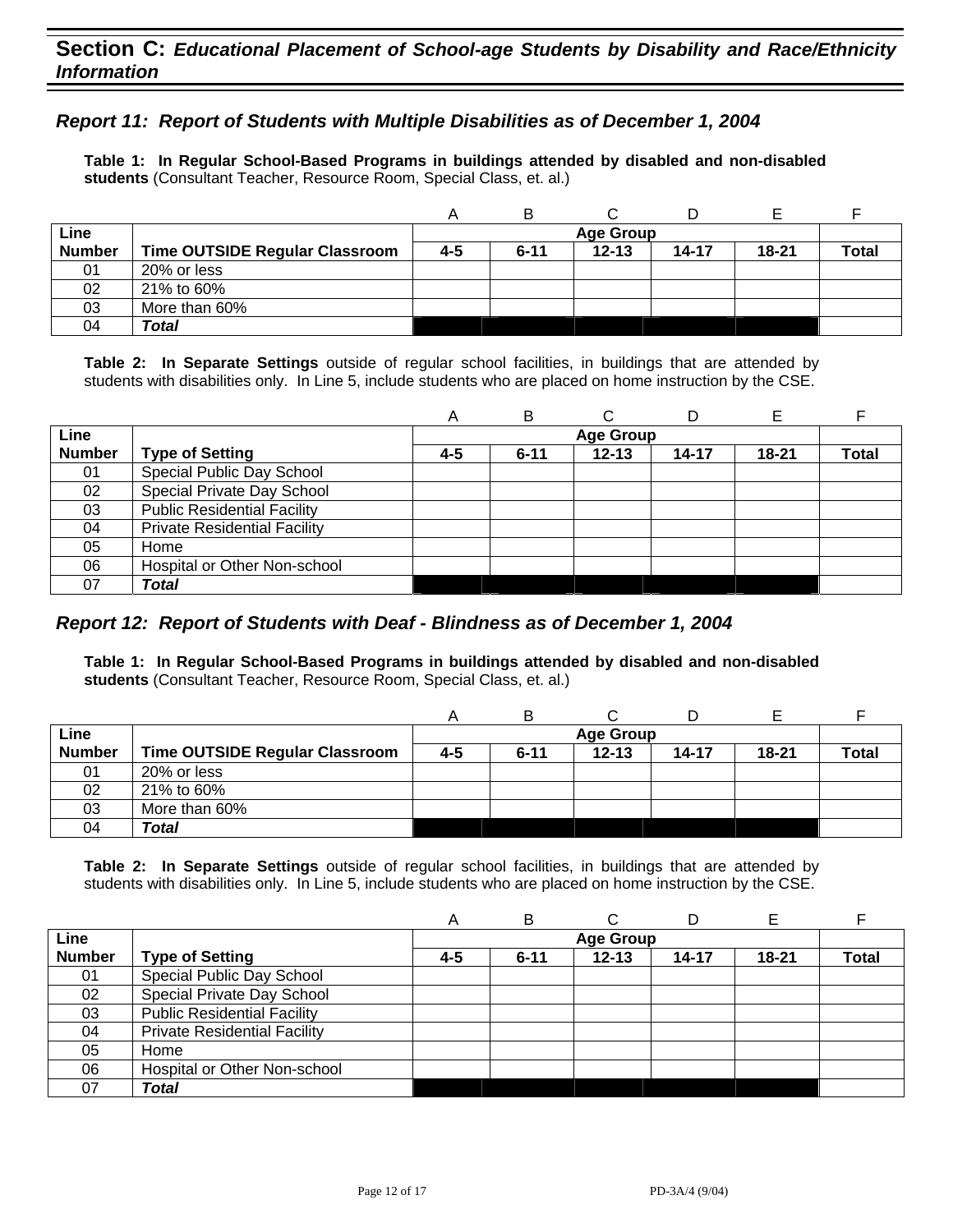# *Report 13: Report of Students with Traumatic Brain Injury as of December 1, 2004*

**Table 1: In Regular School-Based Programs in buildings attended by disabled and non-disabled students** (Consultant Teacher, Resource Room, Special Class, et. al.)

|               |                                       |     | B        |                  |       |       |              |
|---------------|---------------------------------------|-----|----------|------------------|-------|-------|--------------|
| Line          |                                       |     |          | <b>Age Group</b> |       |       |              |
| <b>Number</b> | <b>Time OUTSIDE Regular Classroom</b> | 4-5 | $6 - 11$ | $12 - 13$        | 14-17 | 18-21 | <b>Total</b> |
| 01            | 20% or less                           |     |          |                  |       |       |              |
| 02            | 21% to 60%                            |     |          |                  |       |       |              |
| 03            | More than 60%                         |     |          |                  |       |       |              |
| 04            | <b>Total</b>                          |     |          |                  |       |       |              |

|               |                                     | A   | в        | ⌒                | D     |           |              |
|---------------|-------------------------------------|-----|----------|------------------|-------|-----------|--------------|
| Line          |                                     |     |          | <b>Age Group</b> |       |           |              |
| <b>Number</b> | <b>Type of Setting</b>              | 4-5 | $6 - 11$ | $12 - 13$        | 14-17 | $18 - 21$ | <b>Total</b> |
| 01            | Special Public Day School           |     |          |                  |       |           |              |
| 02            | Special Private Day School          |     |          |                  |       |           |              |
| 03            | <b>Public Residential Facility</b>  |     |          |                  |       |           |              |
| 04            | <b>Private Residential Facility</b> |     |          |                  |       |           |              |
| 05            | Home                                |     |          |                  |       |           |              |
| 06            | Hospital or Other Non-school        |     |          |                  |       |           |              |
| 07            | Total                               |     |          |                  |       |           |              |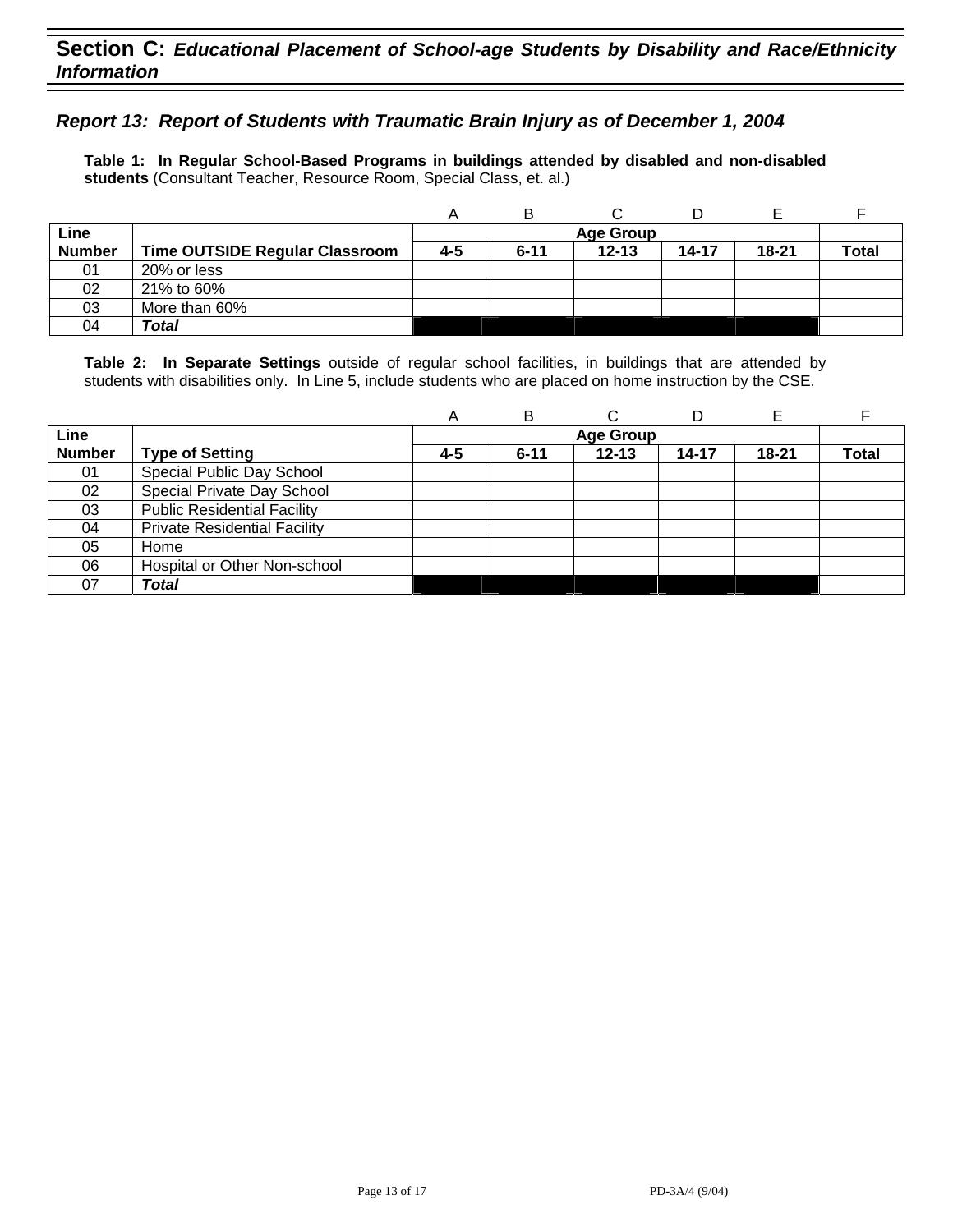# *Report 14: Summary Report of All Students with Disabilities as of December 1, 2004*

The two sections below aggregate the data reported in Reports 1 to 13 to facilitate State and local data verification procedures. Completing these two tables will facilitate the reporting of race/ethnicity data in Reports 15 and 16.

**Table 1: In Regular School-Based Programs in buildings attended by disabled and non-disabled students** (Consultant Teacher, Resource Room, Special Class, et. al.)

|               |                                       |         | B        |                  |       |           |       |
|---------------|---------------------------------------|---------|----------|------------------|-------|-----------|-------|
| Line          |                                       |         |          | <b>Age Group</b> |       |           |       |
| <b>Number</b> | <b>Time OUTSIDE Regular Classroom</b> | $4 - 5$ | $6 - 11$ | $12 - 13$        | 14-17 | $18 - 21$ | Total |
| 01            | 20% or less                           |         |          |                  |       |           |       |
| 02            | 21% to 60%                            |         |          |                  |       |           |       |
| 03            | More than 60%                         |         |          |                  |       |           |       |
| 04            | Total                                 |         |          |                  |       |           |       |

**Table 2: In Separate Settings** outside of regular school facilities, in buildings that are attended by students with disabilities only. In Line 5, include students who are placed on home instruction by the CSE.

|               |                                     | A       | B        | С                |       |           |              |
|---------------|-------------------------------------|---------|----------|------------------|-------|-----------|--------------|
| Line          | <b>Type of Setting</b>              |         |          | <b>Age Group</b> |       |           |              |
| <b>Number</b> |                                     | $4 - 5$ | $6 - 11$ | $12 - 13$        | 14-17 | $18 - 21$ | <b>Total</b> |
| 01            | Special Public Day School           |         |          |                  |       |           |              |
| 02            | Special Private Day School          |         |          |                  |       |           |              |
| 03            | <b>Public Residential Facility</b>  |         |          |                  |       |           |              |
| 04            | <b>Private Residential Facility</b> |         |          |                  |       |           |              |
| 05            | Home                                |         |          |                  |       |           |              |
| 06            | Hospital or Other Non-school        |         |          |                  |       |           |              |
| 07            | Total                               |         |          |                  |       |           |              |

*Notes for Reviewing Data Reported in Report 14 Above:* 

- The Report 14 total in Table 1, Line 4, Column F, plus the total in Table 2, Line 7, Column F must equal the total in Section B, Table 1, Line 1 of this PD-3A/4 form.
- The total in each cell of Tables 1 and 2 of Report 14 should be the cumulative total of the corresponding cells from Reports 1-13.
- The totals on each line of Column F in Tables 1 and 2 above should be identical to the totals in Column F of each line in Tables 1 and 2 of Report 15.
- The total for Table 1 plus Table 2 above should equal the total reported in Line 14 of Column F of Report 16.
- The total for Report 14, Table 1, Columns D and E plus Table 2, Columns D and E must be equal to the total number of students reported in Report 17.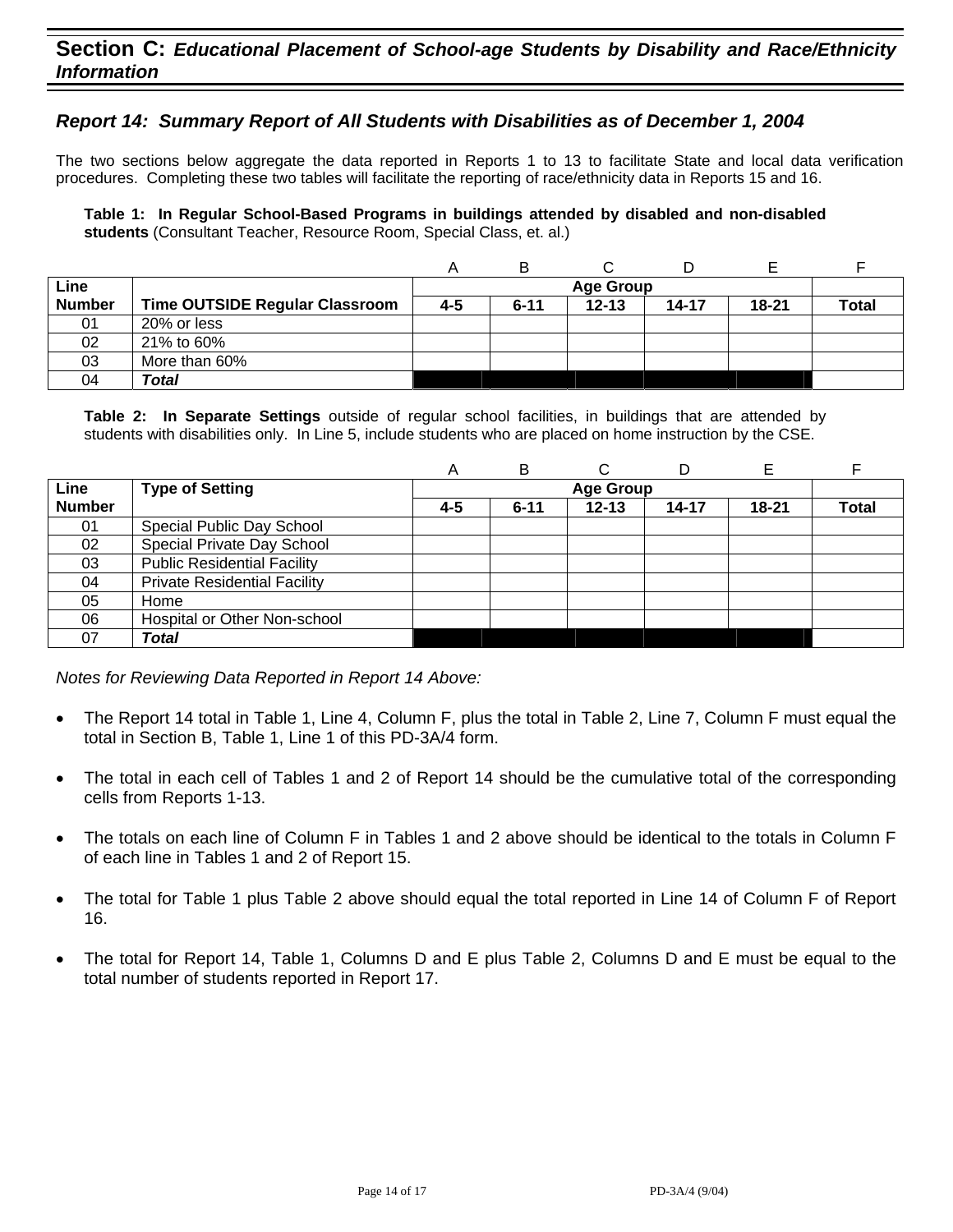# *Report 15: Report of All Students with Disabilities as of December 1, 2004, by Race/Ethnicity Category and Type of Placement*

For all students reported in Table 1 and Table 2 of Report 14, enter the number that appear to belong, identify with, or are regarded in the community as belonging to each race/ethnic group. (Each student should be counted once.) The Total (Column F) for each Line in this Report must match the Total (Column F) for each Line in Report 14.

**Table 1: In Regular School-Based Programs in buildings attended by disabled and non-disabled students** (Consultant Teacher, Resource Room, Special Class, et. al.)

|                       |                 | A                                                 | B                                                | C                                                     | D               | Е                                              | F            |
|-----------------------|-----------------|---------------------------------------------------|--------------------------------------------------|-------------------------------------------------------|-----------------|------------------------------------------------|--------------|
| Line<br><b>Number</b> | <b>Settings</b> | American<br>Indian or<br>Alaskan<br><b>Native</b> | Asian<br>or<br><b>Pacific</b><br><b>Islander</b> | <b>Black</b><br>(not of<br><b>Hispanic</b><br>origin) | <b>Hispanic</b> | White<br>(not of<br><b>Hispanic</b><br>origin) | <b>Total</b> |
| 01                    | 20% or less     |                                                   |                                                  |                                                       |                 |                                                |              |
| 02                    | 21% to 60%      |                                                   |                                                  |                                                       |                 |                                                |              |
| 03                    | More than 60%   |                                                   |                                                  |                                                       |                 |                                                |              |
| 04                    | <b>Total</b>    |                                                   |                                                  |                                                       |                 |                                                |              |

|               |                        | A                        | B                                 | C                          | D               | E                          | F            |
|---------------|------------------------|--------------------------|-----------------------------------|----------------------------|-----------------|----------------------------|--------------|
|               |                        | American                 | Asian                             | <b>Black</b>               |                 | White                      |              |
| Line          |                        | Indian or                | <b>or</b>                         | (not of                    |                 | (not of                    |              |
| <b>Number</b> | <b>Type of Setting</b> | Alaskan<br><b>Native</b> | <b>Pacific</b><br><b>Islander</b> | <b>Hispanic</b><br>origin) | <b>Hispanic</b> | <b>Hispanic</b><br>origin) | <b>Total</b> |
| 01            | <b>Special Public</b>  |                          |                                   |                            |                 |                            |              |
|               | Day School             |                          |                                   |                            |                 |                            |              |
| 02            | <b>Special Private</b> |                          |                                   |                            |                 |                            |              |
|               | Day School             |                          |                                   |                            |                 |                            |              |
| 03            | Public                 |                          |                                   |                            |                 |                            |              |
|               | <b>Residential</b>     |                          |                                   |                            |                 |                            |              |
|               | Facility               |                          |                                   |                            |                 |                            |              |
| 04            | Private                |                          |                                   |                            |                 |                            |              |
|               | <b>Residential</b>     |                          |                                   |                            |                 |                            |              |
|               | Facility               |                          |                                   |                            |                 |                            |              |
| 05            | Home                   |                          |                                   |                            |                 |                            |              |
|               |                        |                          |                                   |                            |                 |                            |              |
| 06            | Hospital or Other      |                          |                                   |                            |                 |                            |              |
|               | Non-school             |                          |                                   |                            |                 |                            |              |
| 07            | <b>Total</b>           |                          |                                   |                            |                 |                            |              |
|               |                        |                          |                                   |                            |                 |                            |              |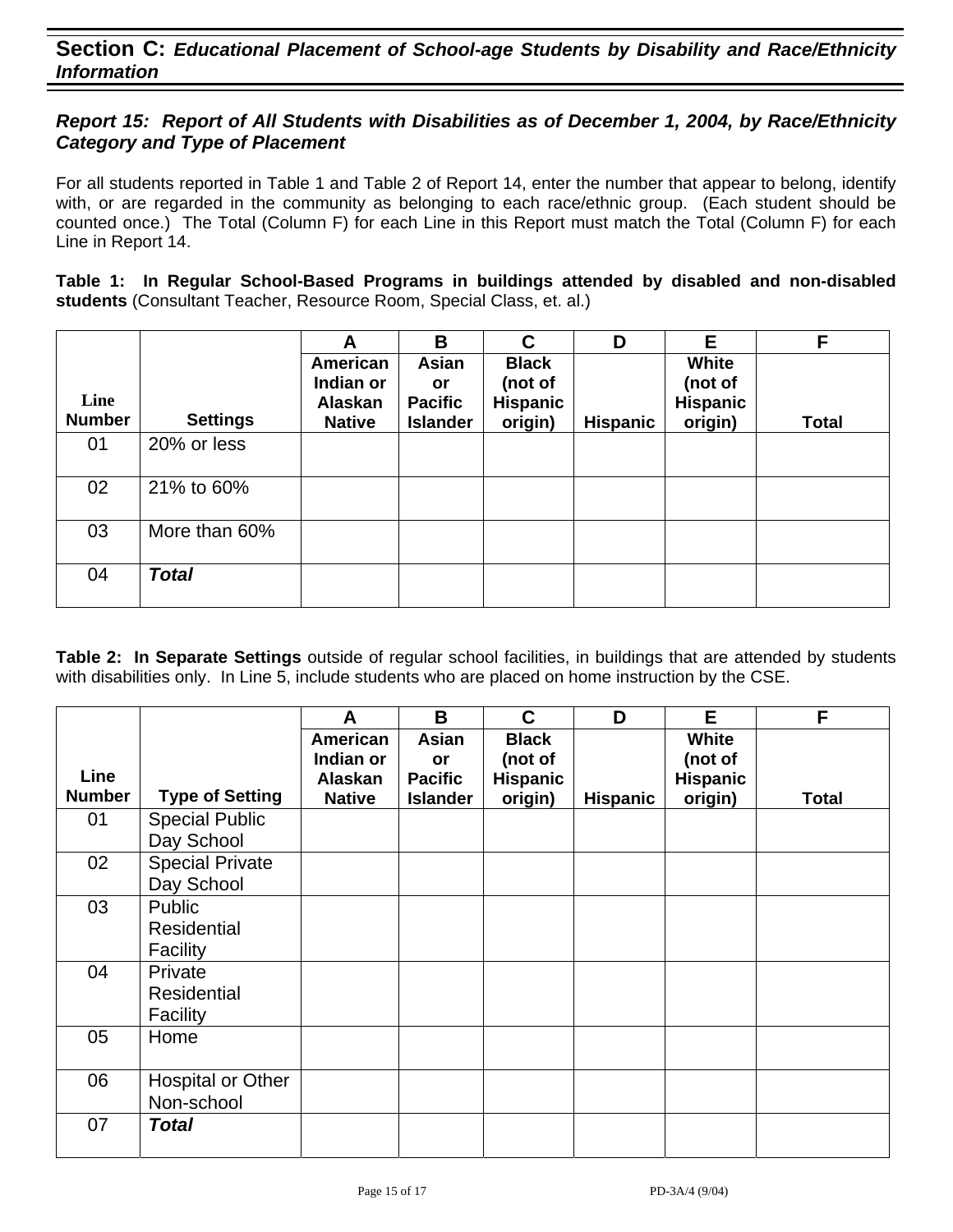# *Report 16: Report of All Students with Disabilities as of December 1, 2004, by Race/Ethnicity Category and Type of Disability*

In the table below, report race/ethnicity data by disability for all students reported in Tables 1 and 2 of Reports 1 to 13.

The total reported below in Column F for each disability must match the sum of totals reported in Tables 1 and 2 under the corresponding disability in Reports 1 to 13. Also, the total reported in each column below by race/ethnicity must be equal to the total reported in each column, by race/ethnicity in Table 1 plus Table 2 of Report 15.

|                              |                                           | A                                                        | B                                                       | $\mathbf C$                                    | D               | E                                                     | F            |
|------------------------------|-------------------------------------------|----------------------------------------------------------|---------------------------------------------------------|------------------------------------------------|-----------------|-------------------------------------------------------|--------------|
| <b>Line</b><br><b>Number</b> | <b>Disability</b>                         | <b>American</b><br>Indian or<br>Alaskan<br><b>Native</b> | <b>Asian</b><br>or<br><b>Pacific</b><br><b>Islander</b> | <b>Black</b><br>(not of<br>Hispanic<br>origin) | <b>Hispanic</b> | <b>White</b><br>(not of<br><b>Hispanic</b><br>origin) | <b>Total</b> |
| 01                           | Autism                                    |                                                          |                                                         |                                                |                 |                                                       |              |
|                              |                                           |                                                          |                                                         |                                                |                 |                                                       |              |
| 02                           | <b>Emotional Disturbance</b>              |                                                          |                                                         |                                                |                 |                                                       |              |
| 03                           | <b>Learning Disability</b>                |                                                          |                                                         |                                                |                 |                                                       |              |
| 04                           | <b>Mental Retardation</b>                 |                                                          |                                                         |                                                |                 |                                                       |              |
| 05                           | Deafness                                  |                                                          |                                                         |                                                |                 |                                                       |              |
| 06                           | Hearing Impairment                        |                                                          |                                                         |                                                |                 |                                                       |              |
| 07                           | Speech or Language<br>Impairment          |                                                          |                                                         |                                                |                 |                                                       |              |
| 08                           | Visual Impairment<br>(includes Blindness) |                                                          |                                                         |                                                |                 |                                                       |              |
| 09                           | Orthopedic Impairment                     |                                                          |                                                         |                                                |                 |                                                       |              |
| 10                           | <b>Other Health</b><br>Impairment         |                                                          |                                                         |                                                |                 |                                                       |              |
| 11                           | <b>Multiple Disabilities</b>              |                                                          |                                                         |                                                |                 |                                                       |              |
| 12                           | Deaf-Blindness                            |                                                          |                                                         |                                                |                 |                                                       |              |
| 13                           | <b>Traumatic Brain Injury</b>             |                                                          |                                                         |                                                |                 |                                                       |              |
| 14                           | Total (Lines 1-13)                        |                                                          |                                                         |                                                |                 |                                                       |              |

#### **Racial/Ethnic Group**